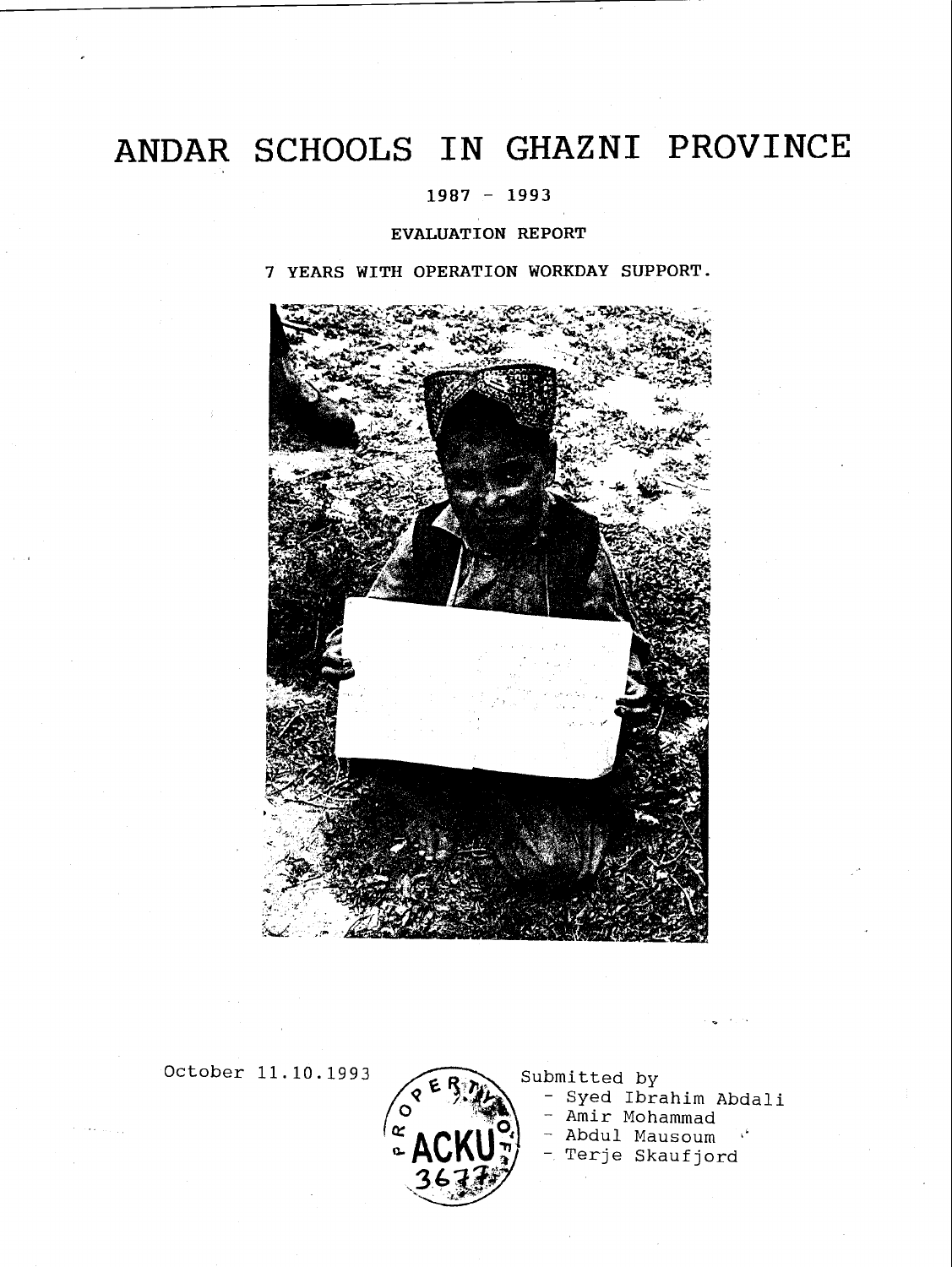SHAHID MULLAH HAI ABDUL SECONDARY SCHOOL Kundi village, 2 October 1993



Teachers and pupils outside the school /mosque

- "If you want to cultivate for a year<br>- sow wheat
- If you want to cultivate for a decade plant trees
- If you want to cultivate forever - educate your children "

Chinese proverb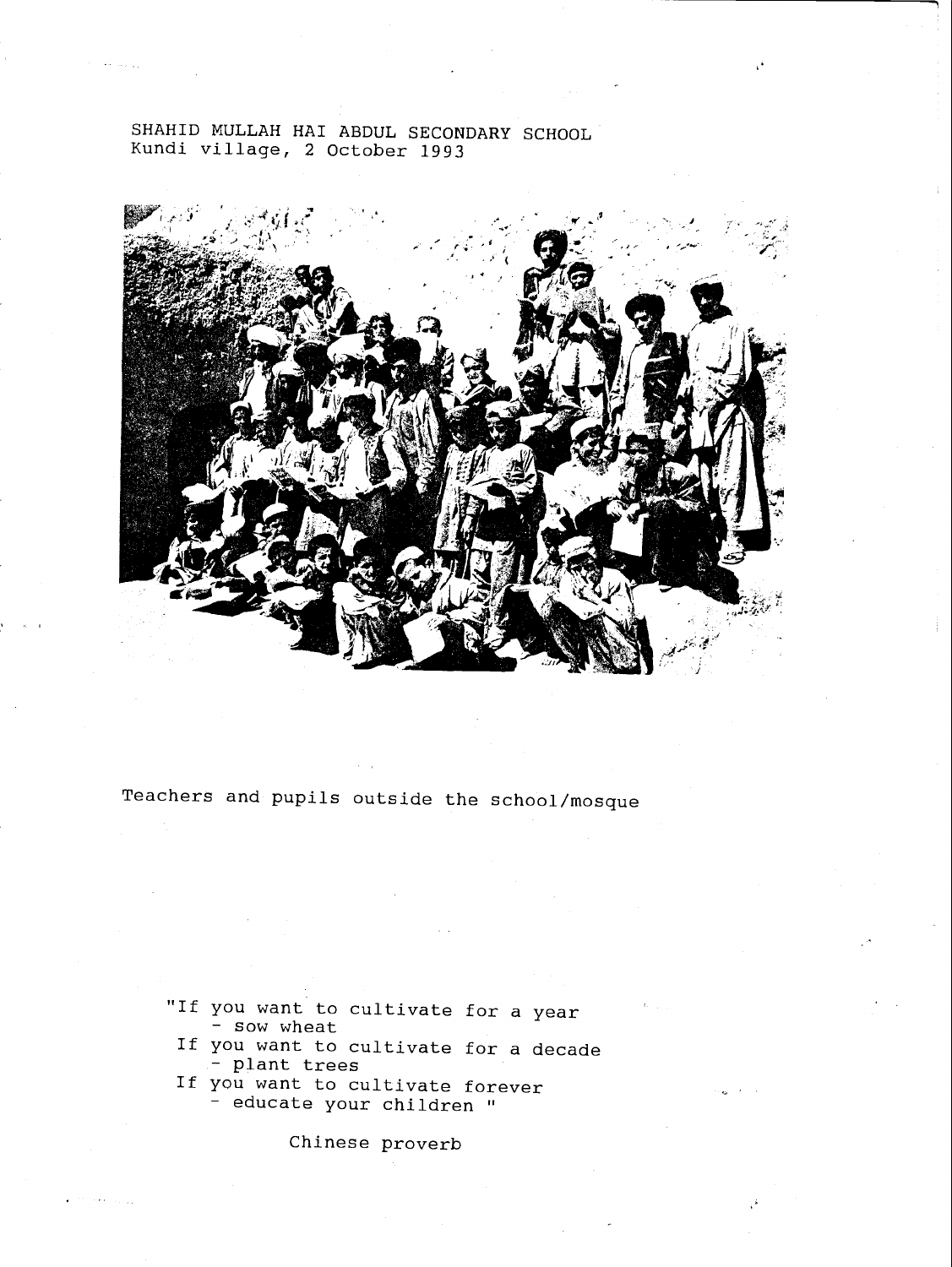# REPORT FROM MONITORING TEAM TO SCHOOLS IN ANDAR DISTRICT, GHAZNI PROVINCE

## Content

|                               | Page                                                                                                                                                                                                                                                                                        |  |
|-------------------------------|---------------------------------------------------------------------------------------------------------------------------------------------------------------------------------------------------------------------------------------------------------------------------------------------|--|
|                               |                                                                                                                                                                                                                                                                                             |  |
| $1$ .<br>2.<br>З.<br>4.<br>5. | Mandate of Monitoring team 4                                                                                                                                                                                                                                                                |  |
| 6.                            | List of recommendations to Andar School Authorities13<br>a) Leadership of Andar schools16<br>Governor Qari Taj Mohammad<br>The School Directorate under Director Gul Mohammad<br>The Inspectors                                                                                             |  |
|                               | $\subset$ )<br>Importance of Teachers Training courses17<br>d)<br>Students level and Examination17<br>e)<br>Students attendance and drop-out level18<br>f)<br>Curriculum, books and teaching materials18<br>q)<br>Lack of girls attendance18<br>h)<br>Language minority of farsi speakers19 |  |

## Appendix:

Statistics from schools visited pages 20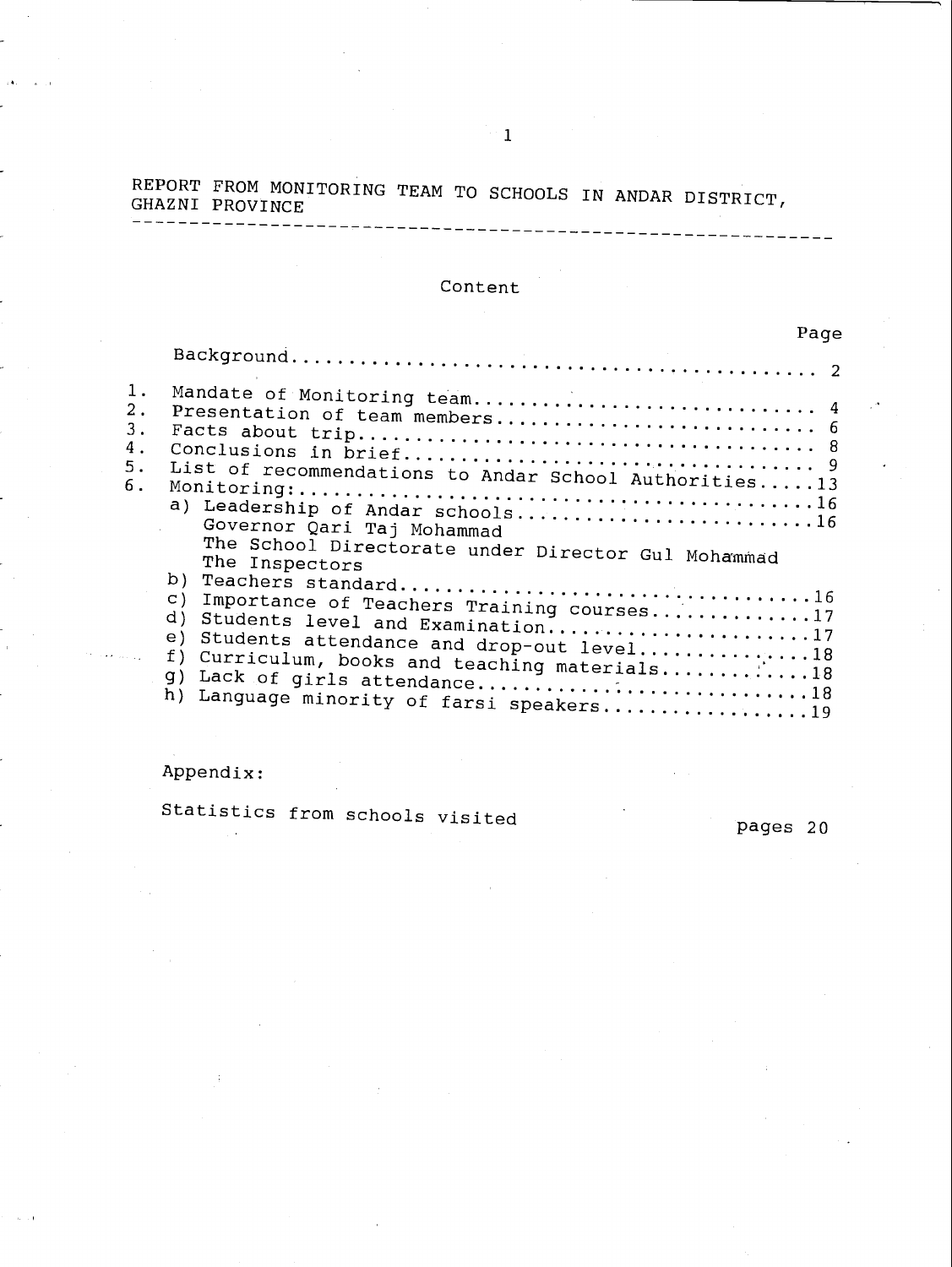Background:<br>The Norwegian Afghanistan Committee program of support to 42 schoo The Norwegian Afghanistan Committee (NAC) initiated a<br>program of support to 42 schools with initially 100 teachers and<br>students during the first half of 1987 in Andar district, Ghazni<br>Province,in the eastern part of Afghan

The Norwegian student organisation Operasjon Dagsverk<br>Operation a Day work) 1986 donated the money collected that year (Operation for Afghans in primary, secondary and<br>high schools among refugees in Peshawar and inside of<br>Afghanistan The bulk of the Might schowar and inside of Afghanistan. The bulk of the NAC share was to be spent for the<br>primary and secondary school education in Ghazni.

existing cooperation between The location of the project was chosen due to the already<br>existing cooperation between the military commander and political<br>leader of this area, Qari Taj Mohammad of the Harakate Ingelab<br>party, (arguably the dominant party party, (arguably the dominant party in the Afghanistan) and the NAC in the field of leader of this area, Qari Taj Mohammad of the Harakate Ingelab<br>party, (arguably the dominant party in this province of<br>Afghanistan) and the NAC in the field of assistance from Norwegian medical teams. the field of assistance from

Thus a working cooperation existed, and it was possible to<br>send Norwegian doctors and nurses into the area in criteral relentless war that was being waged there area in spite of the<br>relentless war that was being waged there between the Kabi send Norwegian doctors and nurses into the area in spite of the<br>relentless war that was being waged there between the Kabul<br>regime forces with (particularly in this area) active support<br>from the Soviet troops.

From most points of view the Qari Taj Mohammad Front had an Norwegian teams. It should be sufficient to mention that impressive hand in securing the lives and well being of the Soviet regime themselves were heavily represented in the area with a large agricultural project, a village inhabited by Russians, and a major Soviet military presence situated by the<br>large Bandi Sardeh Dam.<br>This background is necessary to be a

understanding of why This background is ne kyround is necessary to have in mind an<br>of why this locality was chosen for the sabel project, but also why qualified monitoring was impossible. During<br>this period (1987) it was hazardous even to enter Afghanistan,<br>and accordingly next to impossible to build permanent structures.<br>During the years from 1987

Ghazni province in 1990/91 the lack of monitoring of course posed<br>a problem. The NAC received lists of schools, names of teachers<br>and students in all the 42 schools and lists of salaries received a problem. The NAC received lists of schools, names of teachers by the teachers with their signatures. The donations were paid to<br>bank account of the front's representative in Pakistan, Quetta<br>office. Signing of contracts and agreements were made directly<br>with Qari Taj Mohammad himself

Books and teaching materials, reporting books and schemes<br>were purchased from the then Swedish-funded but independent Afghanistan Education Committee (AEC), which in 1988 was taken<br>under the umbrella of The Swedish Committee for Afghanistan<br>(SCA). A significant proportion of the Operation Workday donation.<br>was given directly to this organ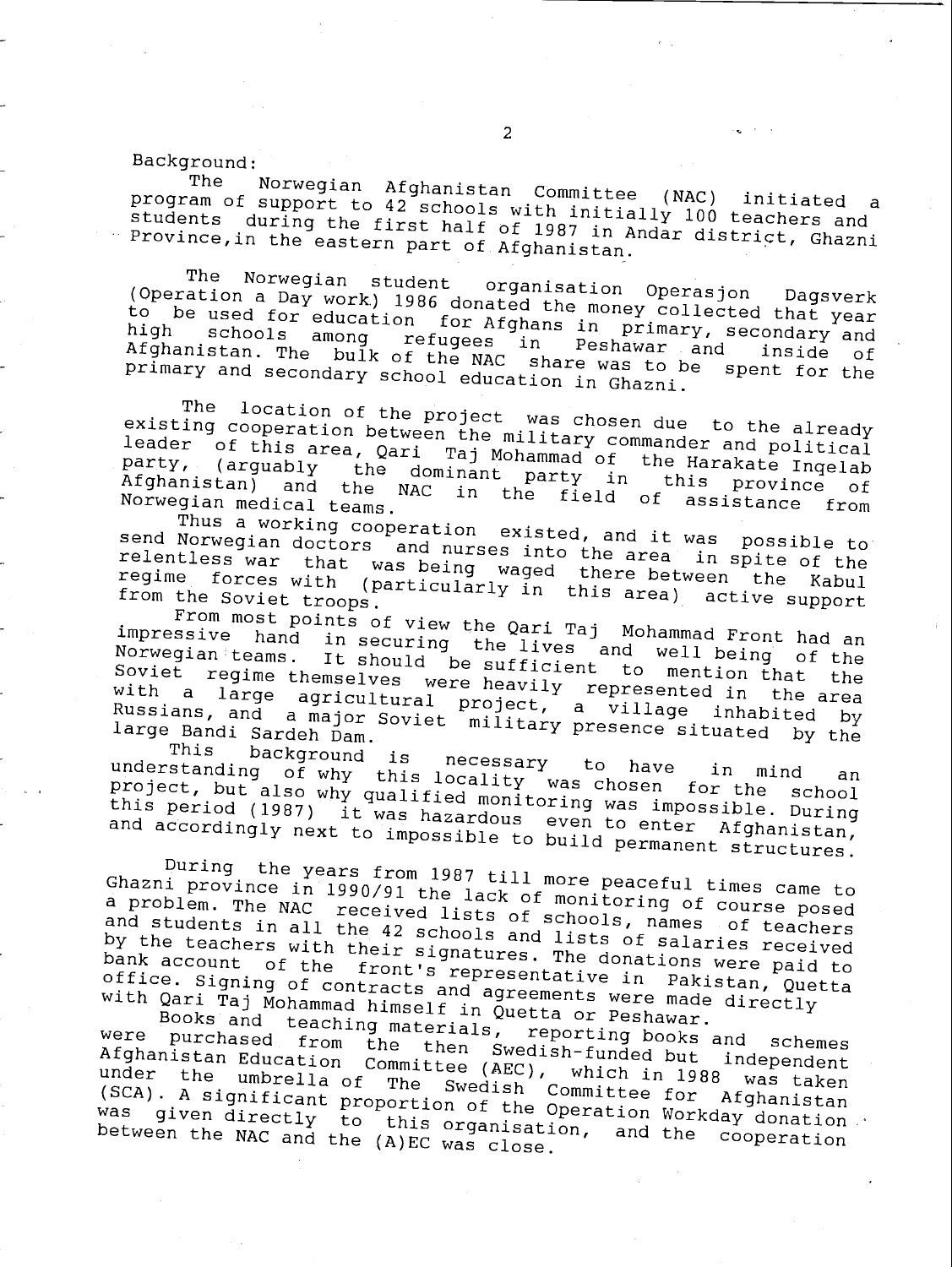The only kind of outside monitoring that took place the<br>first four years was through the NAC medical teams who during<br>their stays in the area occasionally visited various schools and<br>reported back to the NAC in Peshawar. T

In 1991 Teachers Trainers started reporting from the area, and the NAC Health program director Merete Taksdal paid more regular visits.

Today the situation is different. Since early 1993 the NAC<br>has a field office in Ghazni city. The schools are being visited<br>by the School department of the NAC office, salaries are<br>distributed locally through the Directora Monitoring is possible on a much larger scale. There is an ongoing dialogue with the leader of the Directorate Gul Mohammad. The Teachers Training program are just finishing their third year in the area. This year they have compelled 3 courses.

The initial project was originally to be terminated after 5 years. Still, in 1993, more than 6 years after the starting up of the project, it is being run through support from the same donor<br>organisation, Operasjon Dagsverk. The donor organisation will be aware of this fact, (interest rate, cost reductions, etc.) and<br>discussions about future decisions on how to spend the remaining<br>sum and when eventually to terminate the project are spulled sum and when eventually to terminate the project are on the<br>agenda.<br>Due to various causes the reporting back to the donor

organisation has not been completely adequate. Operasjon Dagsverk<br>requested clarification and explanation into some matters and an overall status report. Kjersti Austdal with the NAC-office in Peshawar then suggested the establishing of an evaluation team to<br>have a more thorough monitoring made. This was supported from the donor side. The evaluation team was put up, and performed the requested monitoring during the period 26. September - 3. October 1993 in Andar district.

Peshawar 6.10.93 Leader of monitoring team

Terje Skaufjord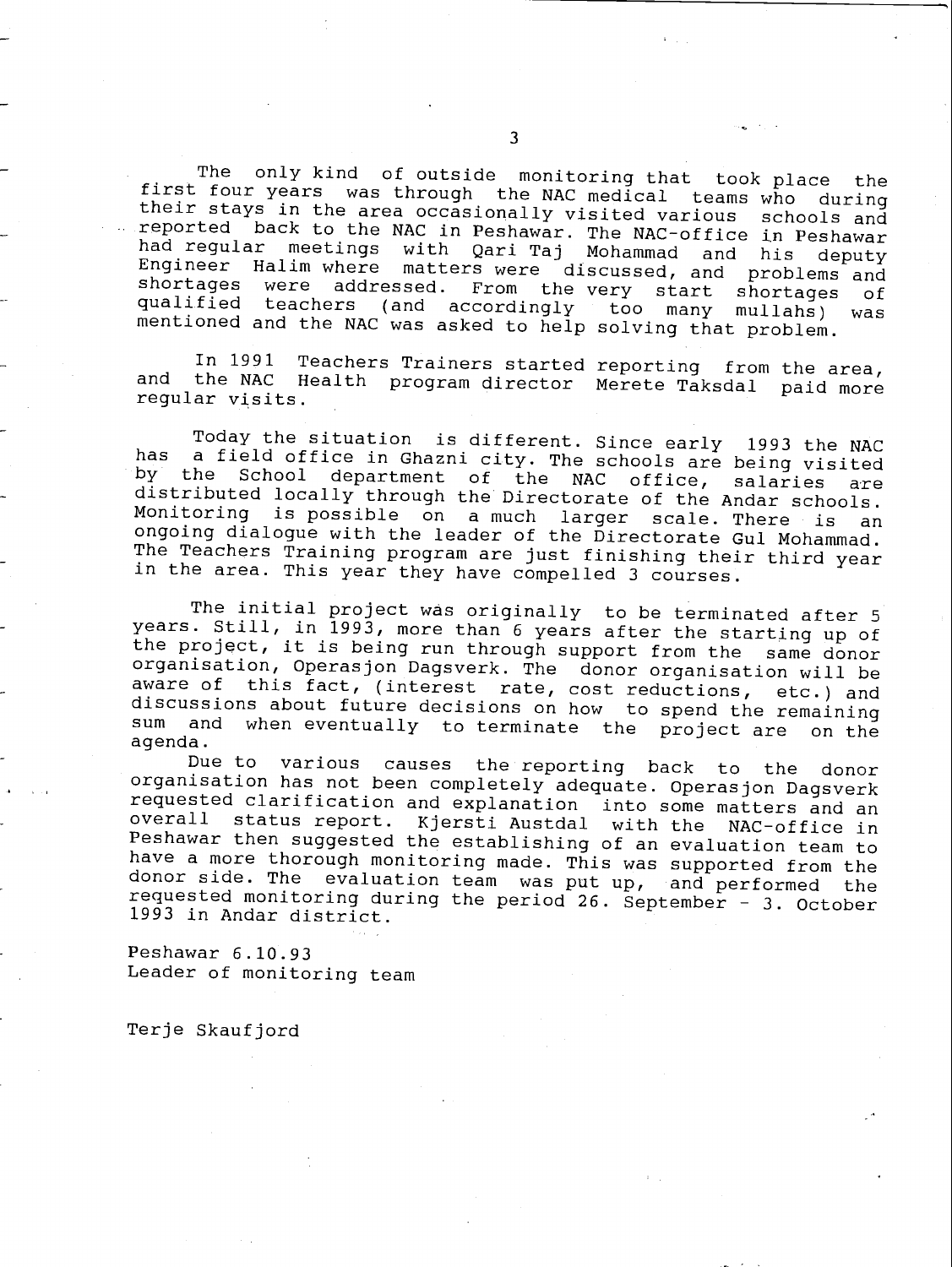1. MANDATE OF EVALUATION TEAM<br>-Terms of reference - Midterm Evaluation - "Operation a Workday" explained the mandate of the evaluation team as following:

- 1. PURPOSE OF EVALUATION
	- Feedback to the donor "Operation a Workday" (Operasjon
	- Dagsverk, OD) and through them the Norwegian public<br>- Feedback to the implementor, The Norwegian Afghanistan Committee both for the project, but also for use in the local committees in Norway
	- Feedback to Afghan authorities
	- To be able to make better schools in the future
- 2. OBJECTIVES OF EVALUATION
	- a) To assess the project status according to objectives stated in the initial proposal to OD:
		- To provide school facilities for primary school students in a country in a state of war
		- To increase the literacy rate
		- $-$  To improve the primary education in the area
- b) To assess the implementation carried out by the NAC in cooperation with local authorities:
	- Provision of training materials/stationary<br>- Teachers training component
	-
	- Reporting procedures
	- Relationship with/to local authorities<br>- Examination of students
	-
- c) To present recommendations for future follow up regarding the following issues:
	- Management
	- Manpower
	- Training of teachers
- Localization
- Examination of students
- 3. TYPE OF EVALUATION

The evaluation is suggested to be a midterm external evaluation to be carried out through the following methods:

- Observation/visits to schools
- Informal interviews
- Structured interviews
- Questionnaires / knowledge assessment among students and teachers school management, school authorities and local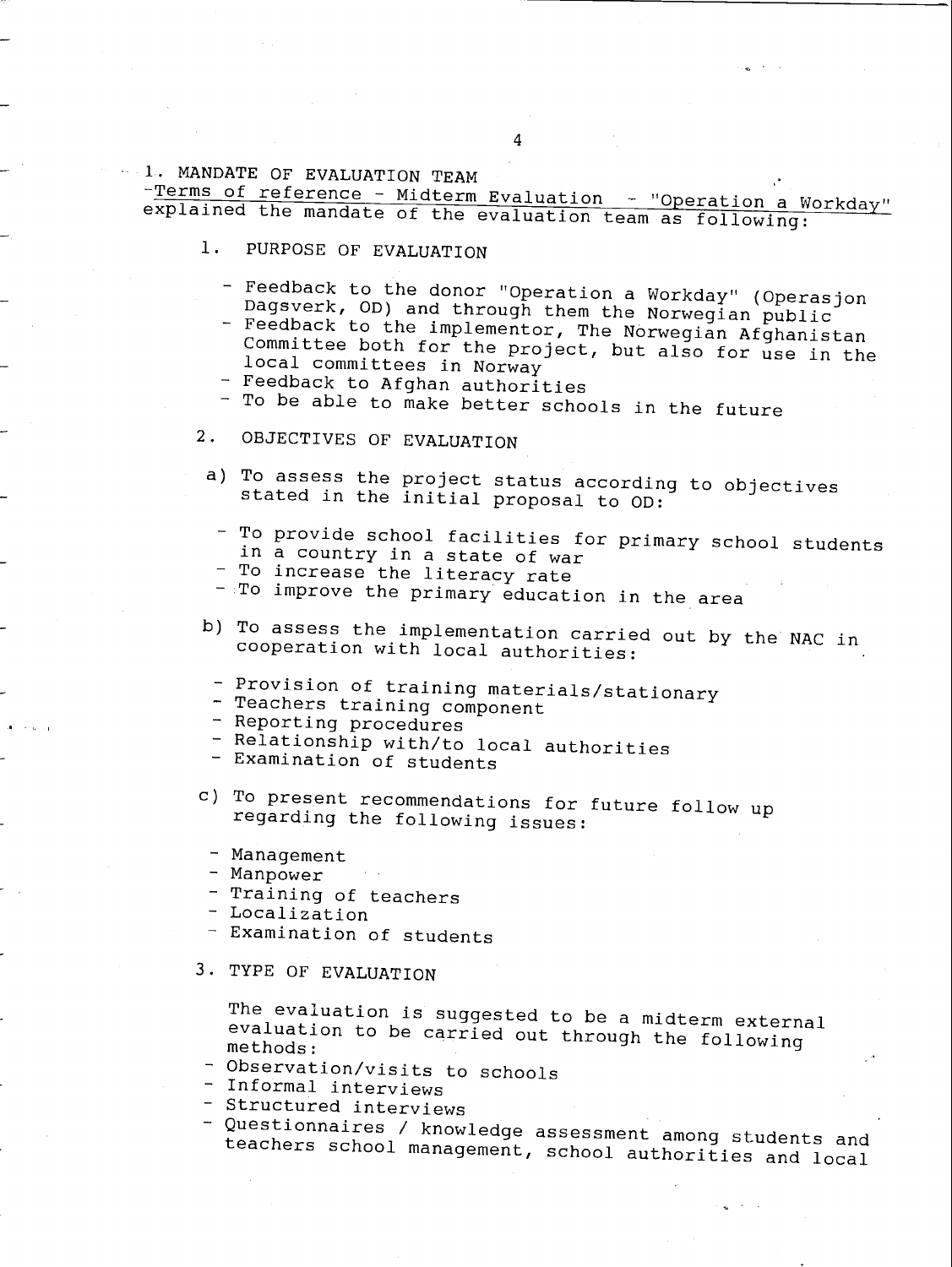authorities in Andar, Ghazni - Group discussions

## CHOSEN PRIORITIES

The Evaluation team discussed priorities within these terms of<br>reference before setting out for Ghazni. We asser ims of reference before setting out for Ghazni. We agreed upon<br>concentrating around the following matters: We agreed upon<br>educational level among reference before setting out for Ghazni. We agreed upon<br>concentrating around the following matters:<br>educational level among students, teachers performance, students<br>and teachers attendance, localization of schools, level o and teachers attendance, localization of schools, level of school<br>administration, attitude towards girls education, teachers<br>training courses (how many/what had they learnt), role of Andar<br>school authorities (Directorate a training courses (how many/what had they learnt), role of Andar

Thus we did not operate with a fixed questionnaire to be<br>priorities. In addition each school had some problems or strong<br>sides to make it stand out from the others. Accordingly the presented in every school. But a fixed questionnaire to be<br>priorities. In addition-each-school had stated above we had our<br>sides to make it stard priorities. In addition each school had some problems or strong<br>sides to make it stand out from the others access or strong sinces to make it stand out from the conduction from school to school.<br>The team members are of the opinion that this flexibility both<br>covers the necessary standard monitoring, but at the same time The team members are of the opinion that this flexibility both gives room for attention to the special needs of each school.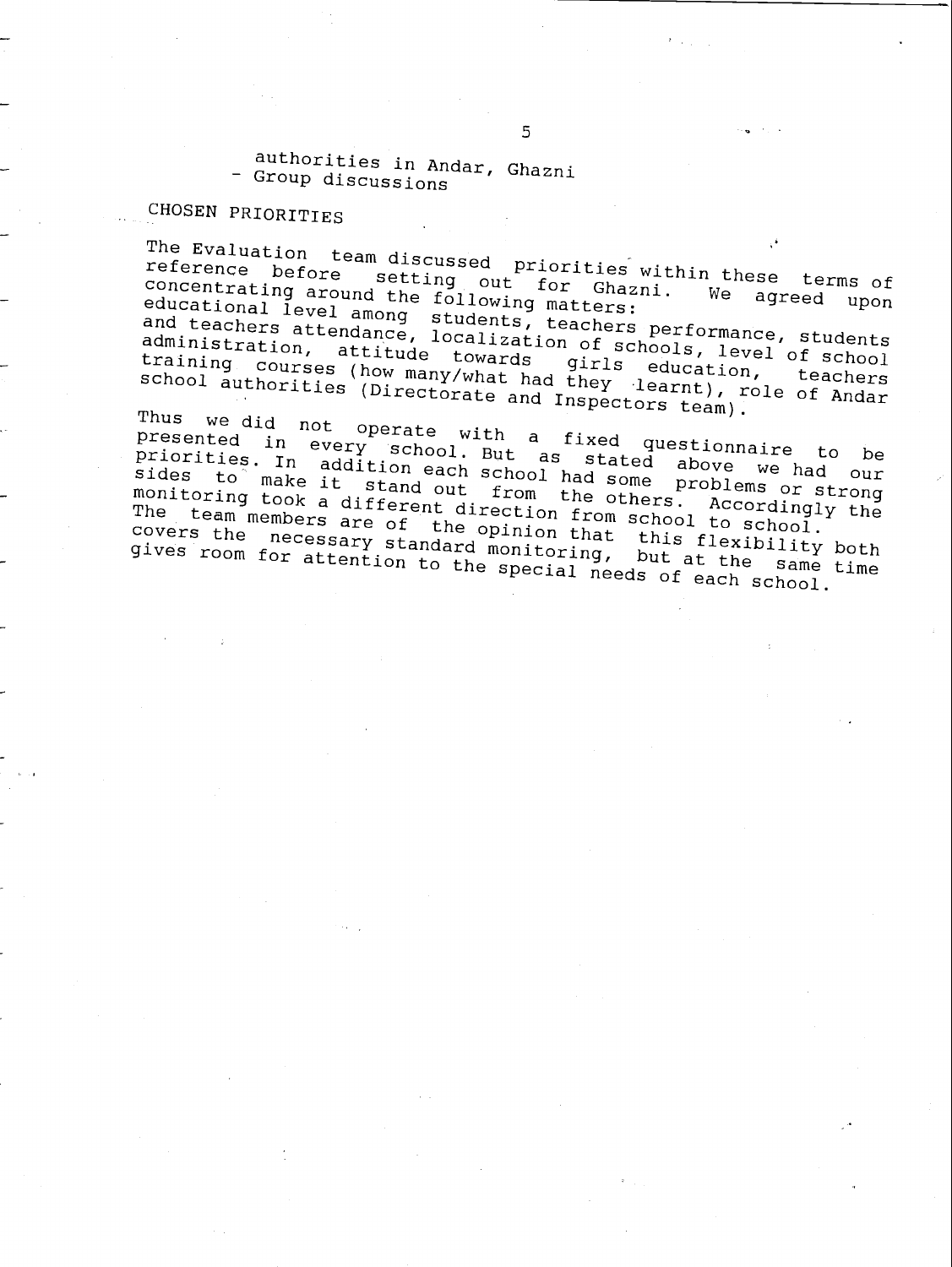### 2. PARTICIPANTS IN EVALUATION TEAM

The evaluation team had four members with educational background:

- Syed Ibrahim Abdali Present Coordinator of Literacy program with UNO, University of<br>Nebraska and Omaha, Peshawar, since February 1993. 12.grade Teachers Training College in Kabul, B.A. in Sociology from Delhi University, M.A. from Michigan State University. 25 years of work in Ministry of Education in Kabul.
- Amir Mohammad Present'Chief Officer of Teachers Training Section in The Swedish Committee for Afghanistan (SCA). Engineer from Kabul University, Engineering Faculty. M.Sc in Textile engineering from University of Lodz, Poland. Worked with education during war times in Paktika province. Lecturer at Jehad University in Peshawar. In SCA since 1989.
- Abdul Mausoum Present Deputy Director of Education and Supervisor with<br>Education Department in Ghazni province. Three years from Teachers Training Institute in Kabul. 1-2<br>years of studies at Kabul University, Physics and Mathematics. Former teacher in Qarabagh, Ghazni.
- Terje Skaufjord. Team leader. Teacher in Secondary school, Oslo, Norway. M.A. in History, University of Oslo. Former representative of NAC in Peshawar 1987-88.

From the Ghazni field office of the NAC we were assisted by:<br>- Naqibullah Hambard<br>He made all necessary arrangements concerning transport, housing, appointments with Governor Qari Taj Mohammad, etc.

- Abdul Zabor He assisted the Norwegian team-members as interpreter and<br>aide in the monitoring process.

From the NAC Central office in Peshawar: - Mohammad Adeeb

He too assisted the Norwegian team -members with interpretation/ translation and aide in the monitoring

From the NAC home office in Oslo Norway:<br>Baard Fiksdal<br>Information officer with the NAC, Oslo. Journalist and M.A. in Social Science. Took part in the evaluation team as journalist.

Implementor and guide for the Evaluation team: - Kjersti Austdal Coordinator for Health and Education, NAC Peshawar office.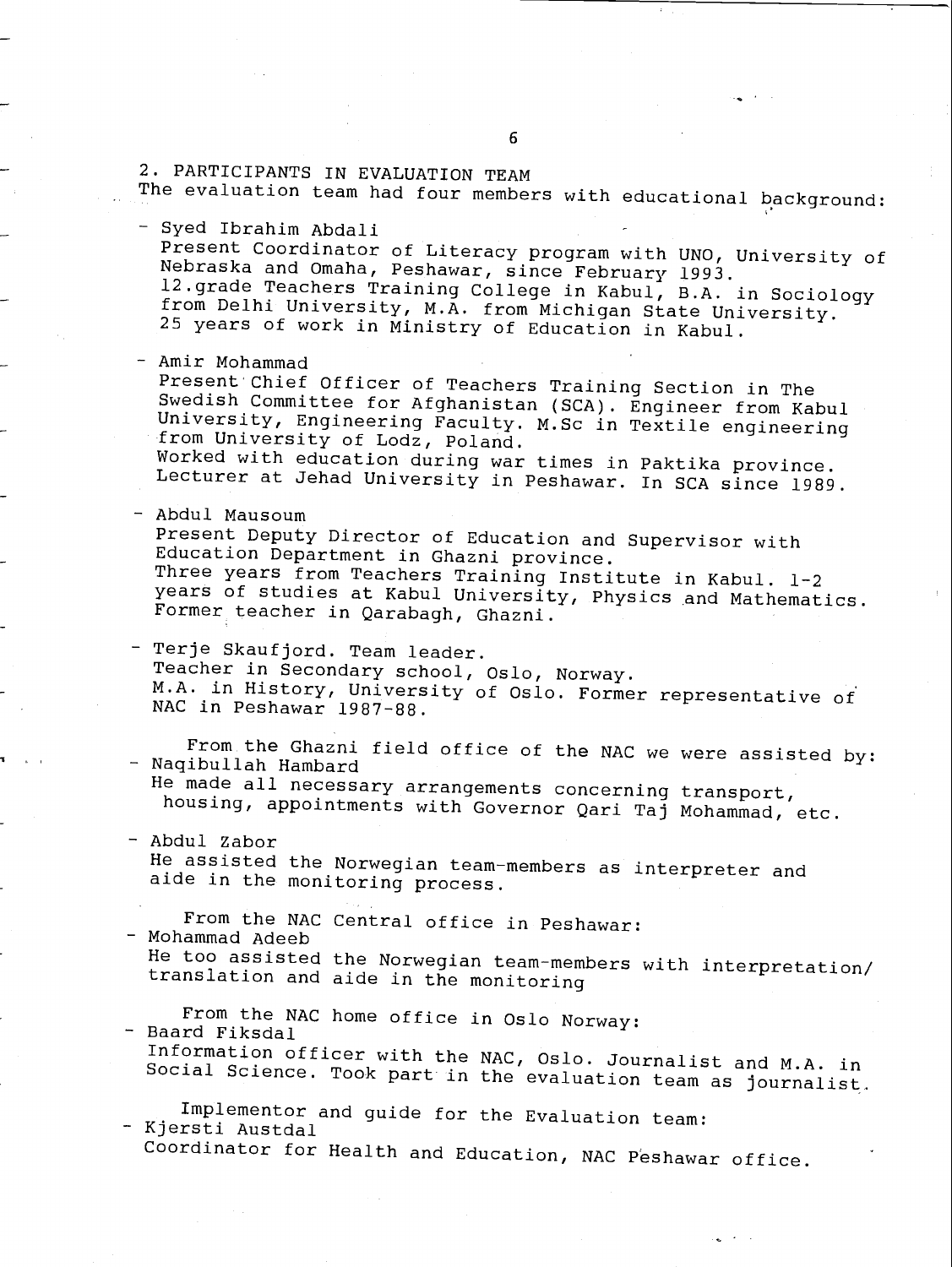Public Health nurse. 5 1/2 years in Mali and Sudan, Africa as relief aid- coordinator and nurse.

Important assistance and background information in the planning of the evaluation trip was rendered by - Khurshid Noori

Section leader of Education with the NAC office, Peshawar B.A. in Education from University of Kabul  $\cdot$ 

### ASSISTANCE AND COOPERATION

The team would also like to express their gratitude to the<br>Governor of Ghazni province Qari Taj Mohammad, Director of the<br>Andar School Authority Gul Mohammad and NAC staff members in<br>Ghazni and Peshawar for their kind coop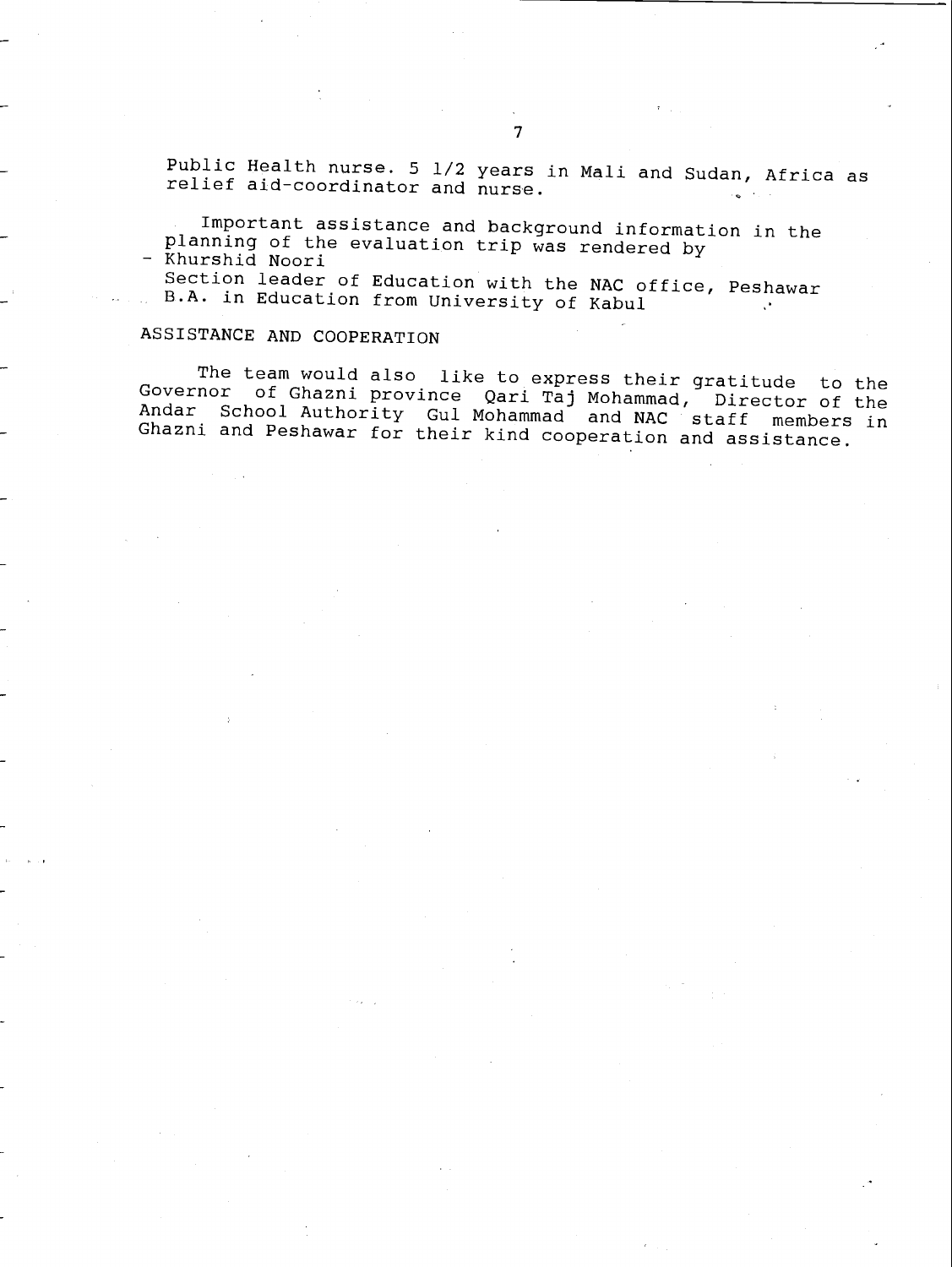# 3. FACTS ABOUT TRIP

The team left Peshawar before lunchtime Sunday 26.<br>September. We stayed overnight in Miramshah, and proceeded to<br>Ghazni the following day through Khost, Gardez and Zurmat.<br>We arrived in Ghazni in the night of Monday 27. Se

Tuesday 28. September<br>The following day we joined with Abdul Mausoum and took off to Mirai Highschool. There we met with Director Gul Mohammad, the headmaster of Miraji school Haspat Khan and a couple of other members of the board.<br>We stayed the whole day in this school. Half of the time was

spent discussing with Gul Mohammad. The other half we monitored<br>the school.

Wednesday 29. September Inc Evaluation team split into two teams. One team (Abdali,<br>Skaufjord, Fiksdal, Zaboor) visited Mangoor school. Afterwards<br>the team visited Qari Taj Mohammad in the Governors house for<br>mutual discussions and information, a

The other team (Amir Mohammad, A. Mausoum, Austdal, Adeeb) visited Rashidkhel, Joie 4 and Joie 6 schools.

We stayed for the night in the NAC-compound in Chardiwal, where there there is a hospital supported by NAC.

### Thursday 30. September

Part of the first team (Skaufjord, Austdal, Fiksdal, Zaboor)<br>were present at the Teachers Trainers course ceremony. The were present at the Teachers Trainers course ceremony. The<br>teachers received diplomas after having completed the course.<br>Abdali and Adeeb visited Zakoori school, and the four of us<br>joined them in Zakoori school, since the

Abdali, Austdal and Adeeb then visited Kundi school. Skaufjord and Zabor went to Ali Beg school.

Amir Mohammad and Mausoum who composed the other team this day visited Shamsi, Sardeh Ulya and Sarfaras Qala schools.

Friday 1. October<br>The team were guests for lunch at Qari Taj Mohammads kala in The Tanai area. Also present were four of Qari T.M's religious<br>advisers, (maulawis).<br>On the same dav the team visited the historical temb of

On the same day the team visited the historical tomb of Sultan Mahmoud of Ghazni and saw the famous one thousand year old minarets. After lunch the artificial lake Bande Sardeh and the Chardiwal Dam were visited.

Saturday 2. October and Narmai schools. A second team visited schools in Ushnoon and<br>Qarisgai. Fiksdal and Adeeb visited Alamkhel school both for<br>monitoring and journalistic purposes. Saturday 2.- Sunday 3. October

Return to Peshawar via Gardez, Khost, Thall.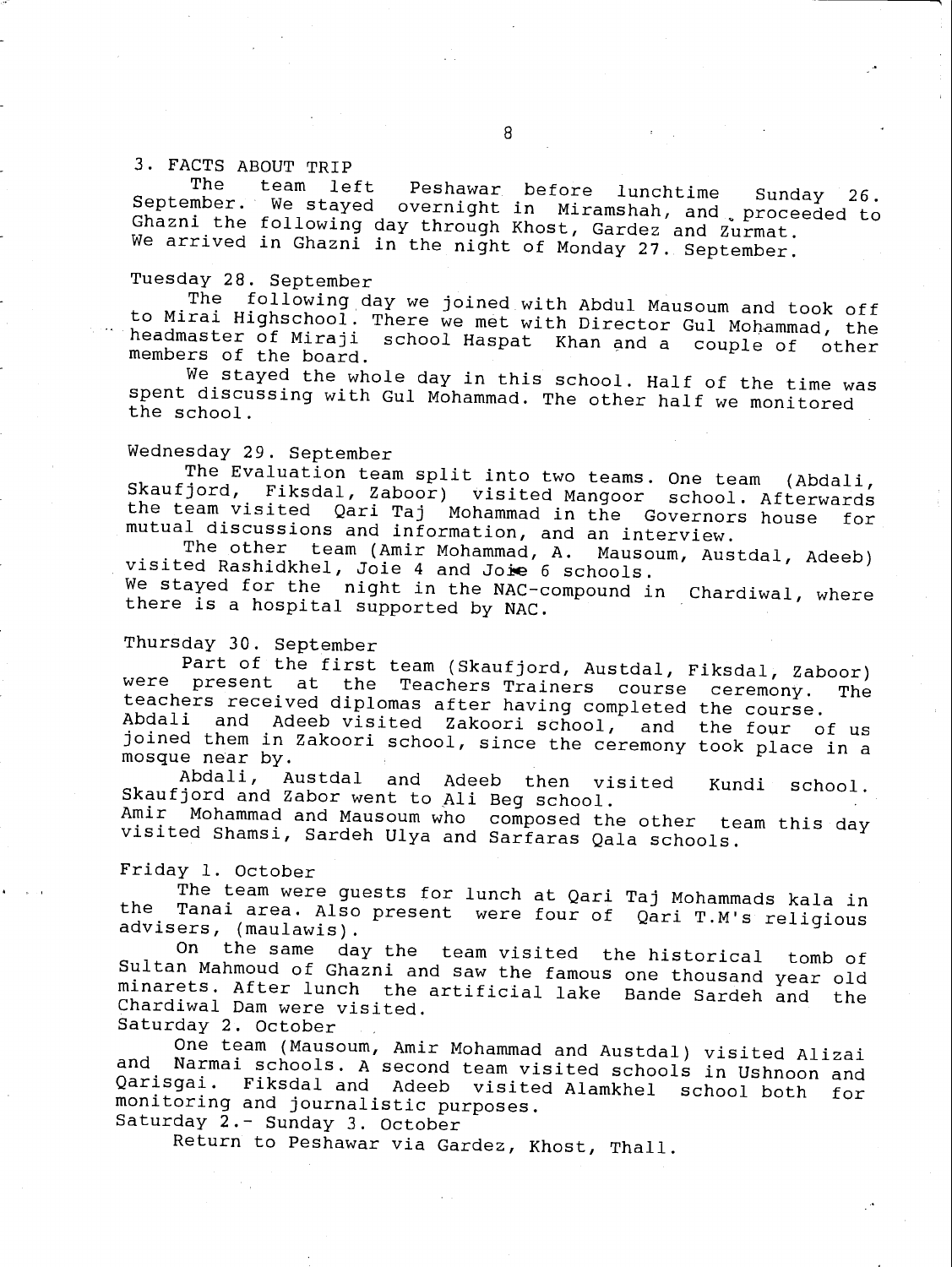### 4. CONCLUSIONS IN BRIEF

Under Chapter 5 are the conclusions made by the team for each of the matters we monitored. Here are some of them in brief.

NUMBER OF SCHOOLS AND LOCALIZATION<br>We have no reason to believe that the number of schools registered is not correct. There is still some confusion as to<br>the exact position/village of some schools. This is due to the fact that schools have had at least two different names, one used locally and one used by the school authorities/NAC. After<br>introducing the new system with 16 schools with approximately the same number of branches this has initially added a little extra<br>to the confusion. Some schools keep their name but move from Some schools keep their name but move from mosque to mosque.

ANDAR SCHOOL AUTHORITY<br>The school authorities under Gul-Mohammad have a The school authorities under Gul Mohammad have a real interest for education and seem to be in a positive process.The responsibility given to them through having them pay the salaries has given them more importance and aut

Still more activity and more guidance of the teachers from<br>the Directorate is wanted and will be encouraged. The distance<br>between Miraj and the schools situated in other corners of Andar district is too long. Still lots of material and books packed and sent for the various school do not reach their destination. Attaching the Teachers Trainer staff more directly to the Andar'<br>school Authority will be of great help.<br>Running schools in the area is certainly a difficult task,

Running schools in the area is certainly a different and Gul Mohammad should not be shameful to admit that there are shortages in their performance, and thus try to play down or hide problems that exist.<br>Both the Directora

more exact description of how to perform their jobs. They are<br>willing, but they need guidance. As things are today most<br>inspectors do not play any significant role.

### TEACHERS PERFORMANCE

We see a tendency towards younger teachers with education<br>replacing the elder ones, who in most cases are mullahs. The lack<br>of qualified teachers in the area has been a drawback. The<br>religious teacher can teach well in the

Beyond doubt the Teachers Training courses have meant a lot<br>to the local teachers. These courses must be continued so that<br>every teacher has the chance to attend several courses. Among the<br>teachers staff there are some qui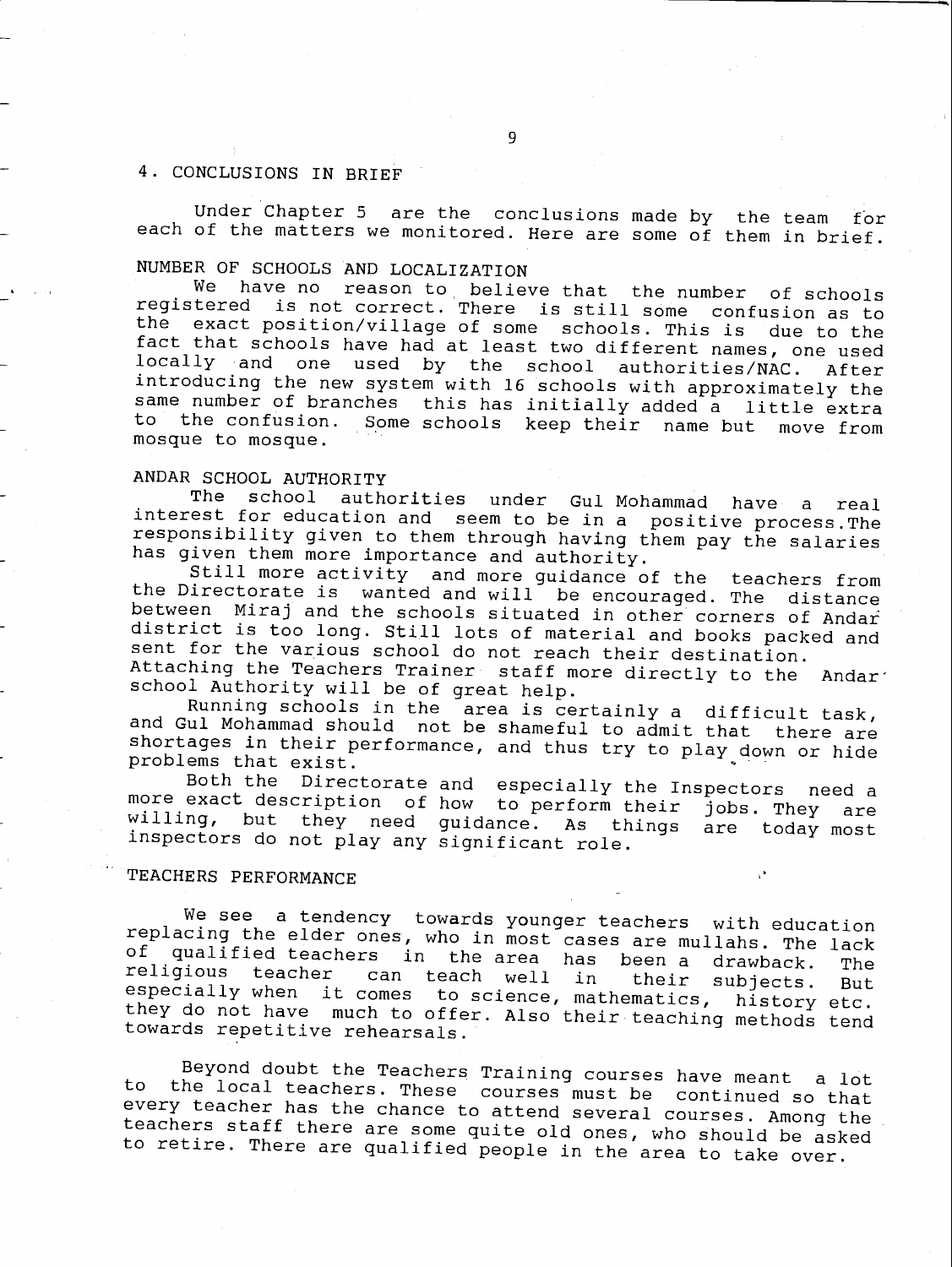STUDENTS LEVEL<br>Compared to surveys from schools in Pakistan, many of the students in Andar are on the same level.<br>Amir Mohammad who has experience from both kinds of school has<br>noted that students in 4.grade were able to write easily and were<br>able to perform the four arith

were also classes with<br>average. Generally schoo all schools had such comparatively high level, there<br>O classes with a rather poor performance and some Generally schools with less educated teachers and an administration that did not function well, had the poorest<sup>.</sup><br>performance.

GIRLS<br>Actually we saw no girls in the ordinary classes in any of the schools. Gul Mohammad told us that they hade tried to<br>concentrate the girls in three schools. But we did not see them.<br>We were told that girls got education several places, either in<br>private homes in the afternoon or i

have no reason to believe that Gul Mohammad and his staff are of another opinion. But they need help to solve this problem, due to the traditional pashtun thinking in the area and the damage that the communist regime did t

ABSENCE, DROP OUT RATE AND EXAMS<br>The absence rate in the various schools varied from 80 to 25 percent. (These percentages are only approximate, not exact)<br>Average seemed to be around 50 percent. These figures do not tell<br>the whole story though. In some schools they keep the records of<br>the enlisted students long aft

who had moved into the village recently. Accordingly these<br>students must have left another school. Another school had a<br>heavy drop out rate. Apparently this was due to the fact that<br>they were farsi-speakers and were taught

books more or less automatically pass the examination. Comparing<br>the exam results with the number of students who have actually<br>attended school according to the books, one can find examples of<br>schools where more students p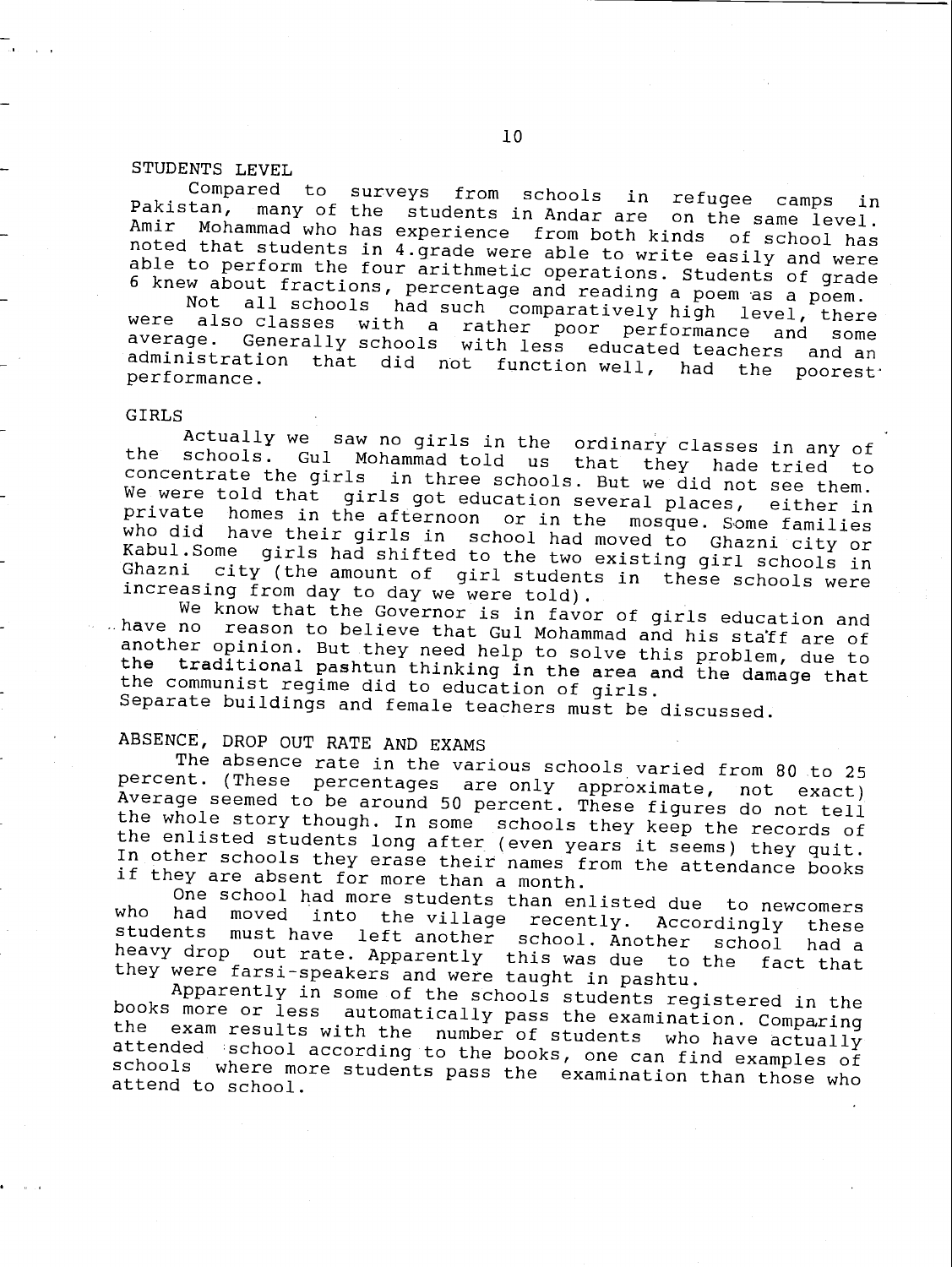### SCHOOL BUILDINGS

Among all the schools we visited there was only one actual school building, Miraj Highschool. All the other schools were in mosques, outside mosques or in private buildings. Some villages, like Mangor, did have an existing school building that had been damaged during the war and needed a new roof.

The need of proper buildings and classrooms is evident. For the teachers and Headmaster things are even more complicated when you have nowhere to keep stationary, books etc. Using the local mosque creates problem. Not all villagers and mullahs like their mosque to be occupied every day. Parents want their children to go to school in the mosque in their village, not the neighbor village. Thus the school leads a nomadic life between maybe three different neighboring mosques. Proper school buildings would most probably make the drop out and absence rates fall drastically.

Imagine a relatively small mosque with a hundred students packed together inside, six or nine classes sitting two and two together, all having various subjects where at least some of the lessons have to be performed with some volume to the voices. Most of the "new" schools are located in villages where they had schools before the war.

### MAIN STRENGTH OF SCHOOLS IN ANDAR

The school system built up in the area during the late 80 les must have a rather strong basis. During times of war the combined military and civilian organisation lead by Qari Taj Mohammad and the rigid structure of the society saw to it that the schools were being run. QTM had the support from the local clergy and influential persons in the area.

During the worst periods of war there was not much for the children to do, playing and outdoor life was restricted. and outdoor life was restricted, agricultural activity was down to a minimum. The children were available, even girls, and they were sent to school. In this<br>respect running schools during war times was somehow respect running schools during war times was somehow paradoxically an easier task (i.e. when the bombs were not raining!).

Now normal life has returned. The agriculture has top priority, every family hand is needed. Every kind of activity is again taking place. The local pashtun tradition of family life is active again. From this point of view there was a heavy chance that school would lose out.

To a certain degree it has. Drop out level is high in the higher grades, and the attendance in some schools is very low, in times of harvest especially.

But the schools are there. There are still thousands of students. The teachers standard is improving. Much thank to the Teachers Training course but also due to new teachers moving into<br>the area and the Andar Education directorate emphasis on the area and the Andar Education directorate emphasis on<br>employing new teachers. The school system survived the chool system survived the<br>The backing up from OTM and transformation from war to peace. The backing up from QTM and Andar leaders is still there. There is a school administration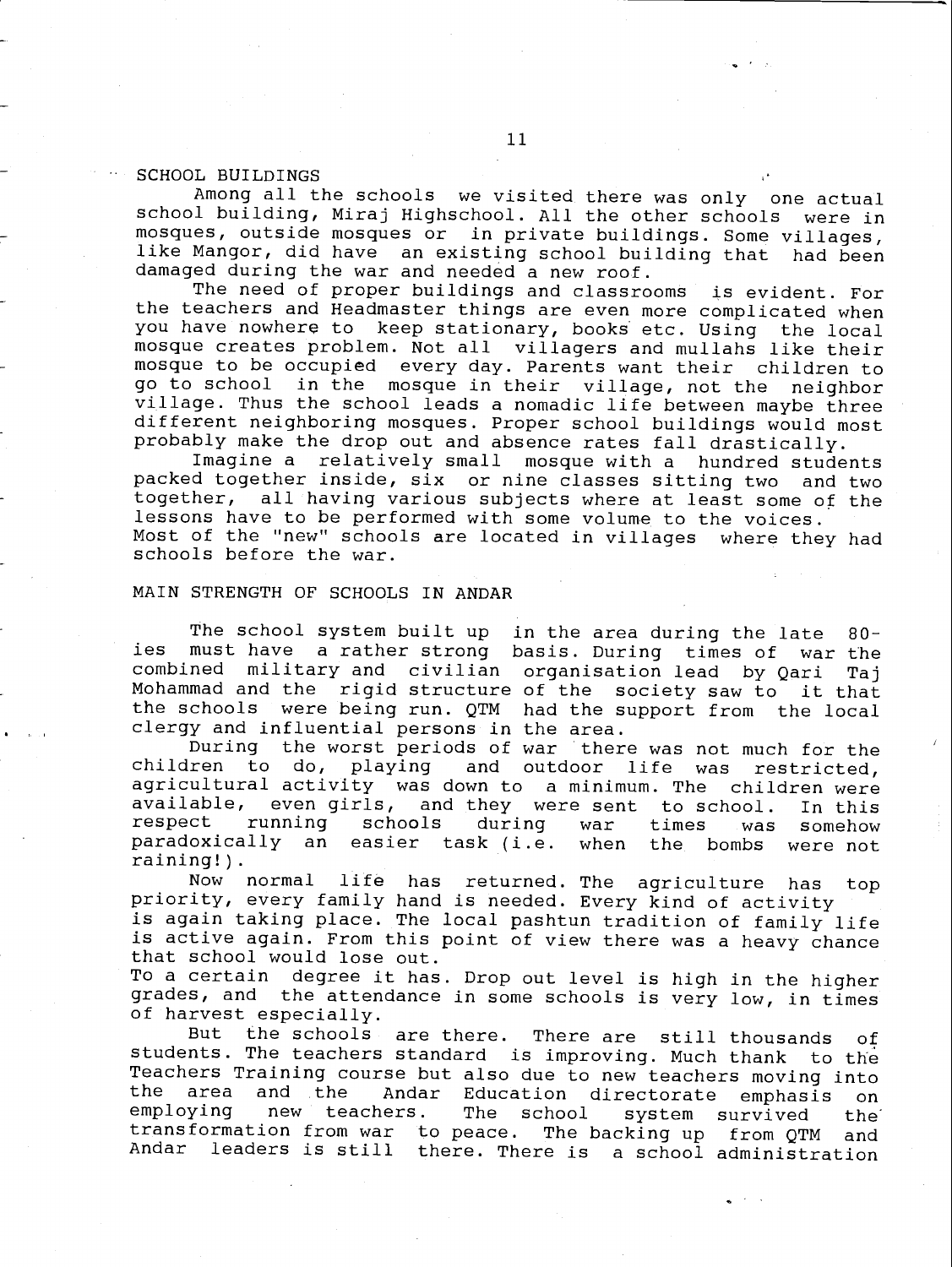which is trying to improve its performance and ability to lead, although it still needs support and guidance. There is real enthusiasm to be found both among many of the students and enthusiasm to be found both among many of the students teachers. There are many classes with a standard that can be compared to that of the refugee camps.

### MAIN WEAKNESSES

First of all is the lack of proper school buildings. It is no joke for children in these areas who easily fall sick to sit outside for hours in the cold season and not much better to sweat in the sun, though maybe partly shaded by a tree. Only one proper school building exists. It is also difficult for the headmaster to administrate such a school.

Secondly the educational level of the teachers must be increased. Young teachers with education must replace the older<br>ones. There is a correlation between high dropout rate, high absence on the one side and poor teachers on the other side. Also<br>lack of professionality with the local administration professionality (headmasters) is an important factor.

Thirdly there should be more guidance and support from the school authorities to the various schools. During the month teachers and headmasters attend to their task in the villages, seeing the school authorities only on payday. Most of them do not feel that attention is paid to their numerous problems and requests. Also books and teaching materials disappear somewhere between the school authorities and the local schools.

At the moment the girls are not to be seen in the ordinary classes in Andar schools at the moment. From our point of view that is a major weakness.

The dropout level and absence are evident weaknesses. From a Norwegian point of view the numbers look perilously high. But compared to other schools in Afghanistan Andar schools come out above average. These problems would be drastically reduced if<br>there had been improvement concerning the three first points there had been improvement concerning the three first points mentioned above.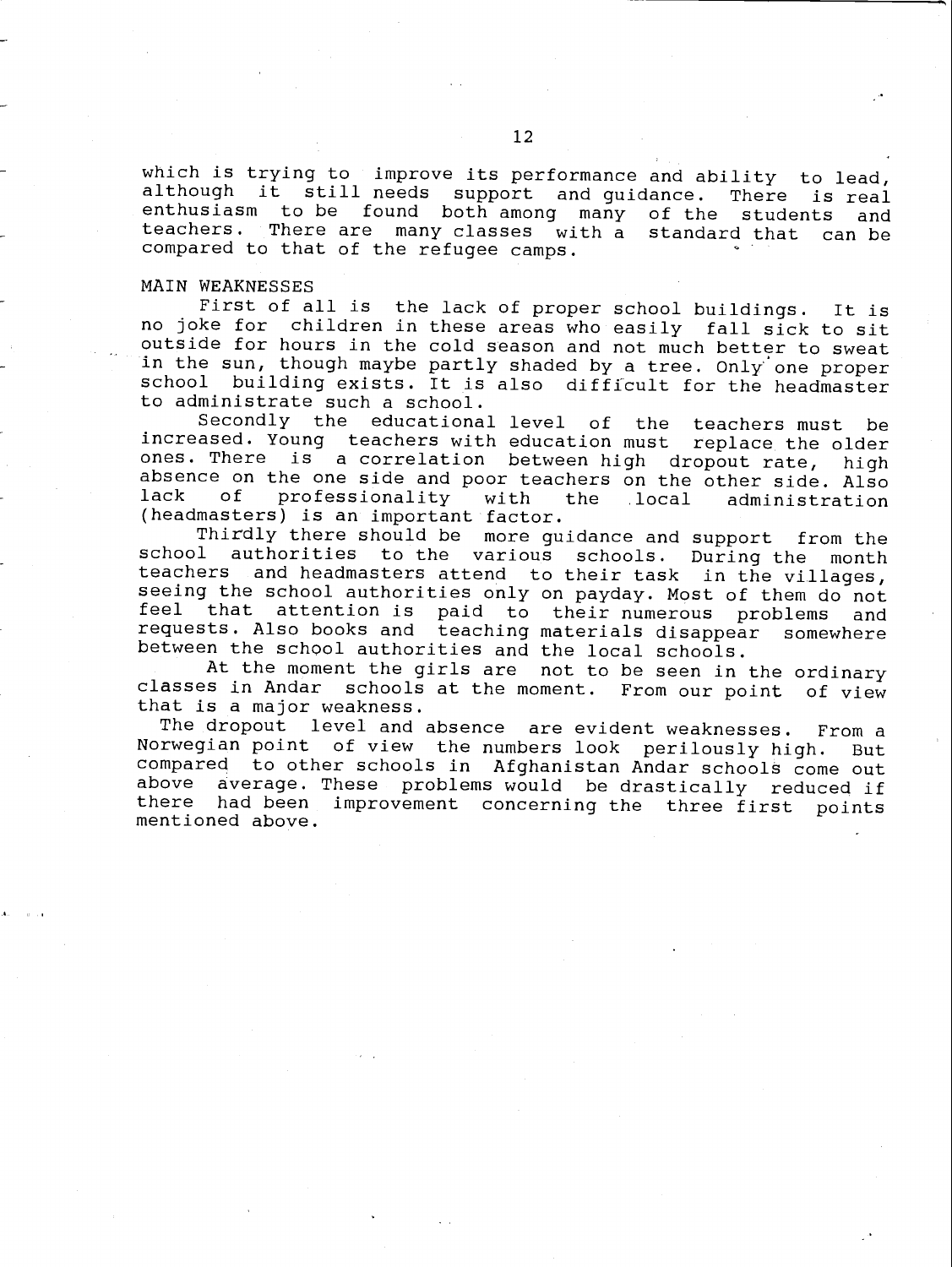### 5. LIST OF RECOMMENDATIONS TO ANDAR SCHOOL AUTHORITIES

The following proposals from the Evaluation team have been sent to the Directorate of Andar school authorities:

- Gul Mohammad, director
- Maulawi Mohammad Khan, deputy director
- Maulawi Abdul Basir
- Maulawi Jan Gul
- Maulawi Abdul Ghani
- Maulawi Habibullah.
- 1. Most of the schools in the area are situated in mosques. In order to minimize the disturbance during teaching, one should try to separate grades 1, 2 and 3 to another location in the same village.
- 2. At the same time there must be one teacher for each of these 3 classes in every school. Thus for schools with classes 1-3 there must be 3 teachers. For schools with classes  $1-6$  there must be 6 teachers + headmaster (7)
- 3. According to well'established principles of education students in grade  $1-3$  are not to study any second language. Only in the  $\overline{4}$ . grade this may start.
- 4. Young and qualified teachers should be employed. If not the less qualified teachers should be trained. (There were teachers who had passed 70 years of age).
- 5. If building is not available, provide the school with tents.
- 6. The Directorate should make better use of the 10 inspectors under the leadership of Abdul Qayum. For one thing inspectors must be trained more to fulfil their task. The teachers in the local schools need frequent guidance and encouragement in their daily work. Many headmasters also need guidance to improve their administrative task.
- <sup>7</sup> All students in one school must have the same books. One should not mix and give the students books of different origin (e.g. in some classes some students had books from UNO, others had books from another publisher)
- 8. There is still some confusion concerning localization and name of schools. This is due to the natural fact that some schools are moved from one mosque to another. Even some schools ambulate regularly between  $2-3$  mosques so as to satisfy the wishes of the villagers, who all want the school to be in their village, so that their children do not have to walk far. Some of these schools retain the same name although they ambulate between the villages, other schools are renamed when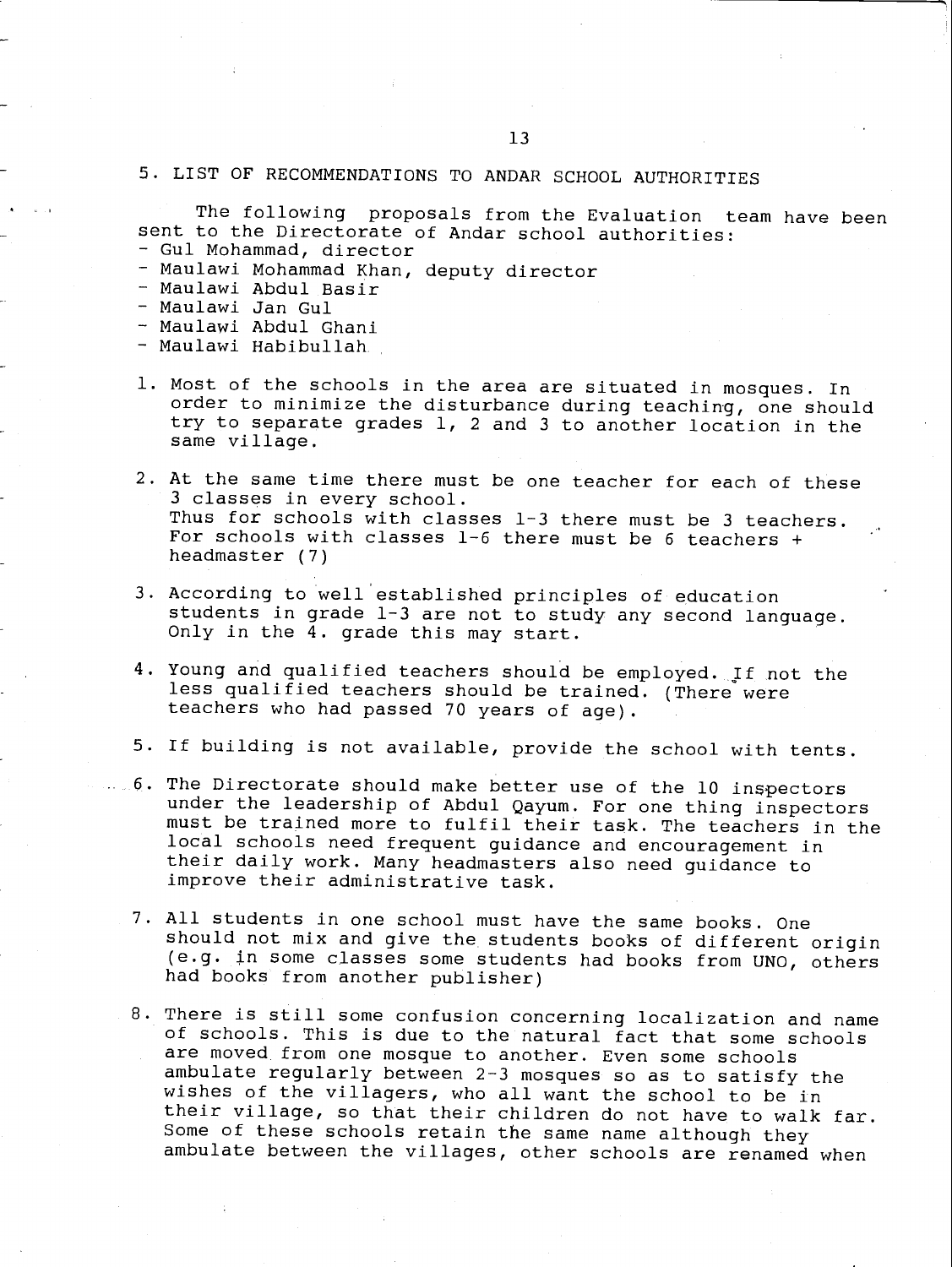they move. Branches are closed down due to low númber of students and merged with other branches (e.g.Niazullah). A system is needed where these changes are quickly registered by the Directorate, and the list of schools is currently corrected according to the latest situation.

- 9. If teachers are moved from one school to another, and the number of teachers in the school is chânged, it is natural and necessary,but then the NAC should be given the corrected list.
- 10.There are quite naturally numerous problems and difficulties in running so many schools. The ones mentioned above(8 and 9) are but two, and we do not blame the Directorate. You are doing a good job. Thus we feel you can be more open about existing problems, so that we can discuss them and solve them together.
- 11.We think that the Teachers Trainers, who are doing a good, job in the area, might be able to assist the Directorate and Inspectors in dealing with the difficult tasks that come to a leadership of so many schools. We will address the Management of the Teachers Trainers requesting them to act as advisers and a professional resource for you.
- 12.We know that you are trying your best to motivate the villagers to send their children to school. Maybe there is still some more to be done, when it comes to making the villagers understand the importance of school, and make them feel that this is their school, the village school. For future times when there maybe less or no more support from the NAC, a close relationship between teachers-schoolsvillagers is of major importance. Will the local population be

willing to take part in repair work, assist their children with some materials, etc.?

- 13.To help running the schools, would it be an idea to employ some kind of peon? A person who could keep order concerning school materials, go and ask for students who are absent from school, etc.?
- 14.We are concerned about the fact that very few girls go to school. Some girls get education outside of regular school building, private or in mosques, some of the girls that used to go to schools like Mangor have started going to the girl schools in Ghazni city. In the ordinary classes we did not see any.

We are aware of most problems linked to this question. At the same time we know that you, Qari Taj Mohammad and most teachers are in favor of female education, and many of the villagers too. We think a proposal from villagers and teachers in Zakoori is worth discussing to improve the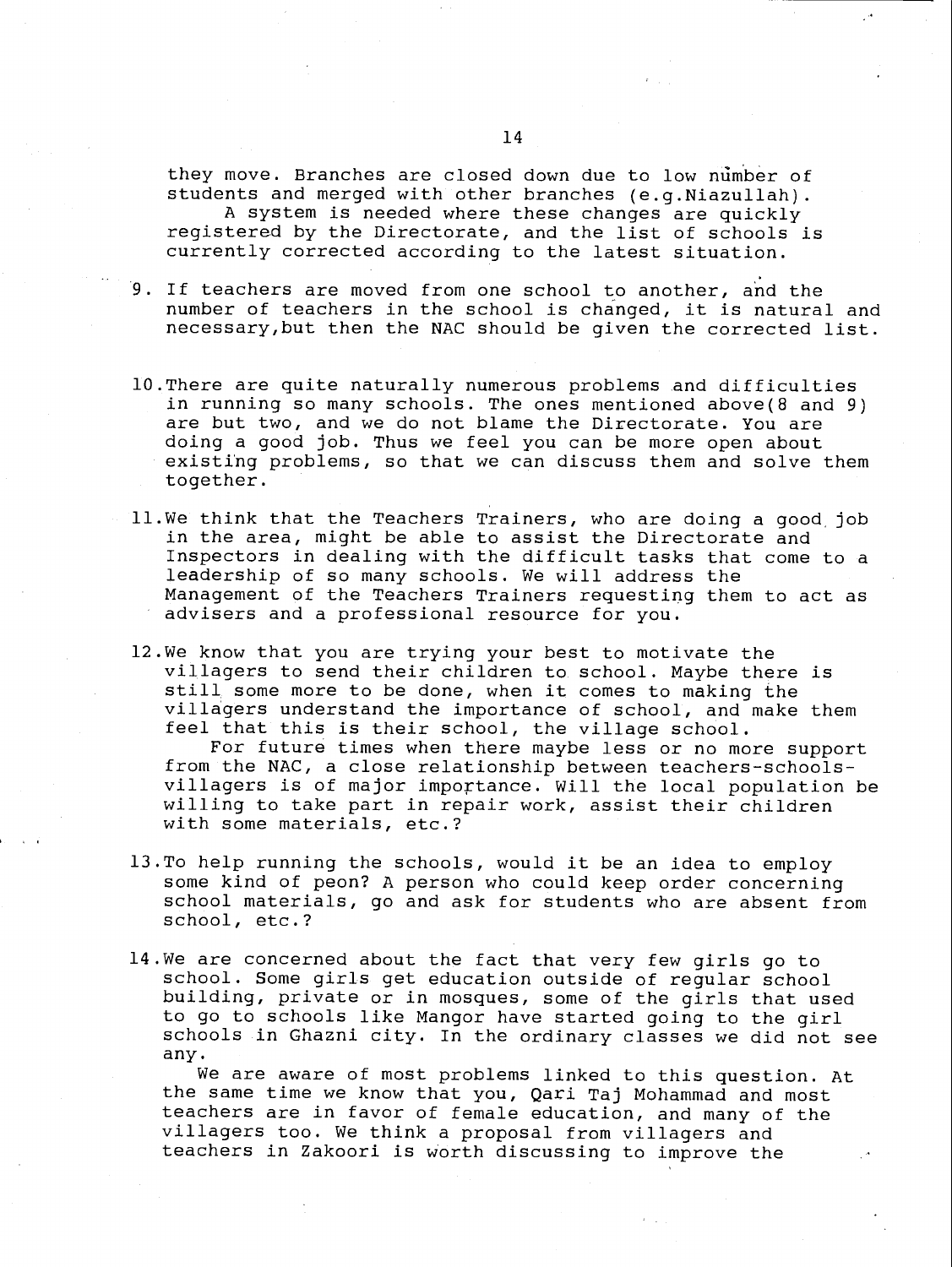situation for girls, so that they can have their equal right to education fulfilled:

- Separate school or separate buildings for the girls.
- If necessary employ female teachers.
- Maybe concentrated in the schools you said did have girls like Mangor, Zakoori and Kundi.
- 15.The NAC consider employing one person at the NAC field office in Ghazni to assist you, and make the distance between Peshawar and Andar smaller when it comes to reporting, more frequent dialogue, distribution of books /materials, etc.
- 16.At Mangor school they had not received any farsi books, although they were sent from Peshawar. Both Mangor and Nani schools have farsi-speaking students according to the teachers. In Nani they said they had sent several requests for farsi books but not received so far. We are confident that you will deal with this misunderstanding so that the farsi students receive the correct books.
- 17.We suggest that the Directorate discuss introduction of a reward system. The students with the best results are rewarded with e.g. a religious book, a pencil or some other stationary.

These 17 points we hand over as proposals to you, the Directorate<br>of the Andar Schools under Cul Mohammad, We eduise the Wester the Andar Schools under Gul Mohammad. We advise the NAC and the Directorate to discuss them and find solutions.

To avoid any kind of misunderstanding: We have seen a lot of good teaching, we have seen many good school, especially Miraj and in Sardeh. We think you are doing a good job in running all these 16 schools with branches. Still we propose some points to enable you to make things even better.

Syed Ibrahim Abdali Amir Mohammad Abdul Mausoum Terje Skaufjord, team leader (sign.)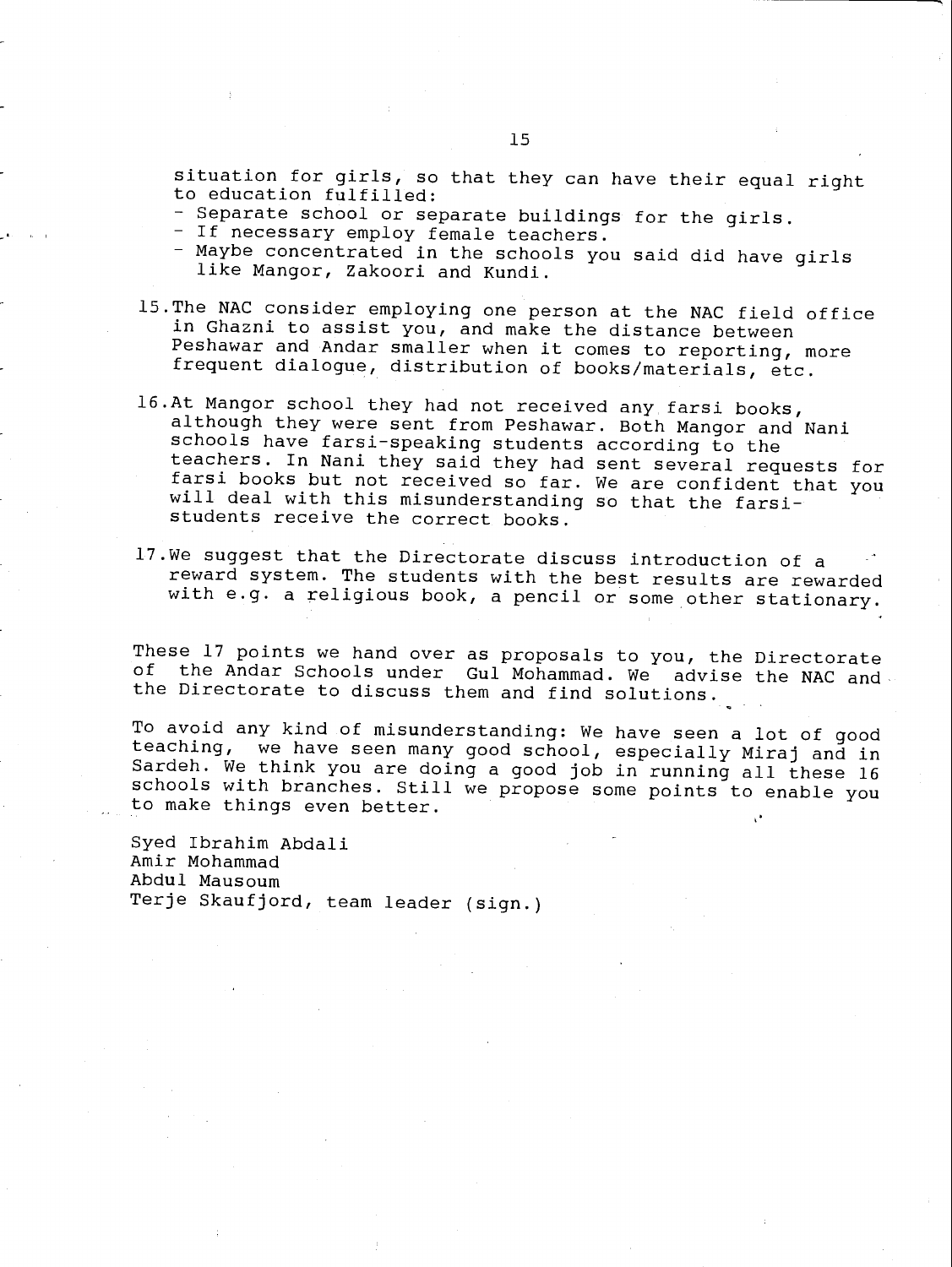### 6. MONITORING

a) LEADERSHIP OF ANDAR SCHOOLS<br>The importance of the ex commander now Governor Qari Taj Mohammad in<br>underestimated. He ha The importance of the ex commander now Governor of Ghazni, Tand in establishing the schools must not be under the beam of the schools must not be under the under the under the under the schools must not be under education in He has shown <sup>a</sup> real interest in promoting' education in war times when it was easy to put priority to other

be a tend As life returned back to normal peacetime, there seemed to<br>be a tendency among the villagers to concentrate on their normal<br>peacetime activities, agriculture, making, an income, doing, all peacetime activities, agriculture, making an income, doing all<br>kind of jobs related to the home, also for the school children.<br>But this tendency of putting down the importance of school has<br>been turned it seems. The last y

The School Authorities of Andar, the Directorate are also the School Authorities of Andar, the Directorate are also and in the positive factor in many ways. They want to do adducent ich many were obviously proud of their only Highschool, Mirai, many ways. They want tô do adducent job. They standard and were ODVIOUSly proud of their only Highschool, Mirai, and the<br>standard and enthusiasm developed there. They do visit schools,<br>and they do have meetings with headmasters. But they seem to lack<br>some of the right tools to giv

other schools, both some that are geographically close and some The distance seems to be long from Mirai to some of the that are far away from Miraj. The Director Gul Mohammad was not aware of some that are far away from Miraj. The Director Gul Mohammad was not<br>aware of some of the shifting of localization that had taken place with some schools.

visit schools regularly, some once a year. One school had The Inspectors have not dug out a role for themselves. Some schools regularly, some once a year. One school had not

seen any inspector and the headmaster did not know his name.<br>Some schools who received inspectors only had the idea that this was some kind of control. The inspectors are on the payroll, so their role must be of control. The Inspectors are on the payroll,<br>so their role must be discussed and restructured after discussion<br>with the Directorate.

b) TEACHERS STANDARD<br>From the start in 1987 till recently the majority of teachers have been mullahs, and most of the other teacher didn't From the start in 1987. The majority of the teachers have been mullahs, and most of the other teacher didn't have sufficient education. Due to the high standard of the Norul Madrasa, a higher religious school found in Ghaz

these mullahs is better than the common Afghan mullah.<br>Recently newly educated, young teachers have come to Andar, and other educated teachers have moved to the area. There has and other educated teachers have moved to the area. There has<br>been reported to be many more educated persons in the area. These should be encouraged to start teaching. Some say that the salary is too low, and that they make better money running businesses, IS too low, and that they make better money running businesses,<br>etc. But there are not too many job opportunities in the area so others are happy to have a job, although the salary is low.<br>The teachers standard in languages (pashtu and farsi) and

religion are generally good, not at all satisfactory in science.<br>The problem for the old teachers is that they follow the old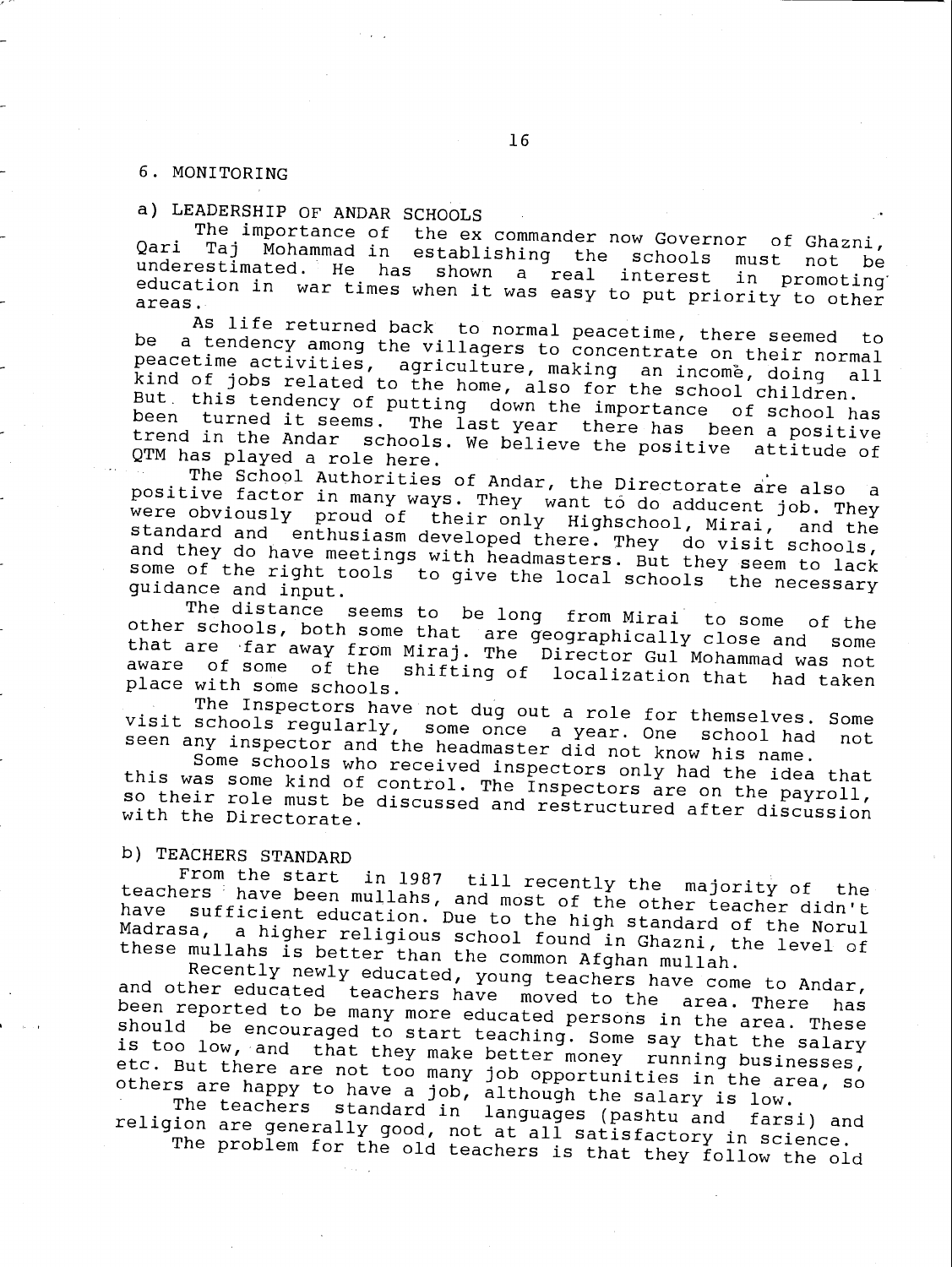fashion mechanical teaching of reading and rehearsal. This can be boring to students, and many of those who do not drop out of school physically, don't pay the teacher much attention.

The new teachers have learnt the value of student activity.

c) TEACHERS TRAINING COURSE<br>For three years now Teachers Trainers have been holding courses in the area. In a few schools almost all teachers have<br>attended at least one course. In other schools only one teacher attended at least one course. In other schools only has been to a course. We met teachers who were very enthusiastic about the courses, and wanted more training. Especially are they happy to receive training in Mathematics and Science subjects.

Course 3 for 1993 just finished when the evaluation team was inside the area. There is a total agreement between all persons involved that these training courses must continue.

d) STUDENTS LEVEL AND EXAMINATION<br>Not knowing what the general level would be in Not knowing what the general level would be in an Afghan school, the task of testing the level of the students in the various subjects was left to the Afghan team members. There is a close correlation between the teachers level in the subject and<br>the level the students obtain, Better teachers with botter the level the students obtain. Better teachers with better<br>teaching methods will help improving the standard of the improving the standard of students.

Thus in many schools the students performance in Pashtu and<br>Dari was generally quite good. The writing of the calligraphy was varying from excellent to weak. Mathematics was of high standard<br>in many schools. Science was not taught at all in several in many schools. Science was not taught at schools. Though there were some schools where these subjects were taught well, this is obviously a very weak point.<br>Examination charts from most schools

Examination charts from most schools show that most students pass examination. Only a very few are failed. In Mangor school there were total correspondence between the number of students that had passed the examinations last year and those<br>that were enlisted in the schools But the attendance beaks were enlisted in the schools. But the attendance books showed that many of these students hardly seemed to be present this year, at least had suddenly 40 percent quit school after<br>last years exam? Probably not. Examination is a standard procedure that is done well in a few schools, but in other<br>schools some teachers said openly that they didn't like to fail anybody. One said that the inspector had asked him not to fail certain students.

There is a lot to be said and done about this matter. But the Evaluation Team didn't pick this out as a major matter this time. More important is the quality of what they actually learn.<br>There must be an improvement, but only when th

There must be an improvement, but only when the<br>administration has been strengthened somewhat is this task<br>possible to address. The teachers and headmasters beleive they receive less salary if they fail many students.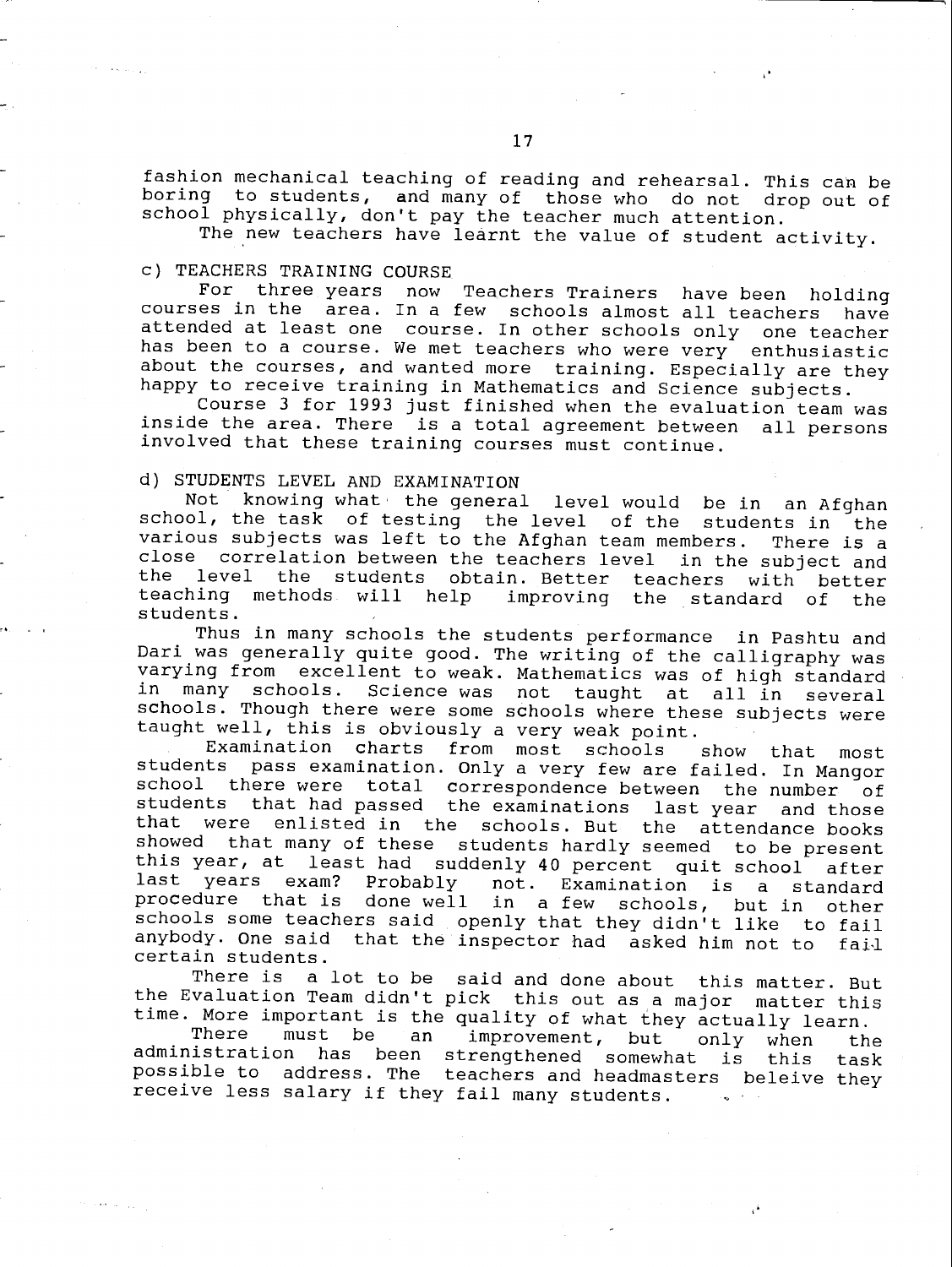e) STUDENTS ATTENDANCE AND DROP OUT LEVEL

There was no time to make a full statistical analysis of the drop out percentage or absence percentage in the various schools.

The main thing is to register that there is a very high drop out level. There are almost always fewer students in the higher grades than in the lower. And taking into consideration how much fewer secondary  $(7-9)$  school/classes there exist, the dropout is dramatic.

Here are a list of reasons that can give some explanation as to why students drop out and are absent from school:

- There is no proper school building. For those in the lower grades it can be quite tough to sit on the ground in cold weather.

- The teachers are not well qualified and their teaching is poor

- Parents and family see the necessity of being able to read and to write. But after e.g. 4. grade they know this, and then they should rather work than go to school. They must generate some income to the family, or take their share of the family jobs. jobs.
- The distance to the nearest school is often very long. We heard many examples mentioned as to why some pupils had stopped going<br>to school. The restructuring of the school system has had a few bad side effects in that sense when schools have been closed down. down.
- Many children suffer from illnesses. Some are more or less constantly sick, feel weak, and have difficulties in.<br>functioning in school.

Dropout level and absence are not worse than in other schools in Afghanistan, at the moment. Rather the contrary.

f) CURRICULUM, BOOKS AND TEACHING MATERIALS The NAC has sent books so there should be one to each student in all subjects. The exception is 9.grade, where books are short.<br>In many schools all children had books. But time and again

the teachers complained that they had not received enough books.<br>Somewhere books disappear on the way from Peshawar to Ghazni.<br>A few schools had plenty of stationary, like Take

A few schools had plenty of stationary, like Zakoori,<br>whereas in other schools they seemed to have little of<br>everything. Only one school, Nani, was reported to have received the

charts, posters, textbooks, maps, etc. in vowen cloth from the<br>UNO, very nice teaching material. We did not ask for it, but it<br>was not to be seen at any other schoolwalls than in Nani.

g) LACK OF GIRLS ATTENDANCE<br>We did not see one girl in any of the schools. We were told by Gul Mohammad the first day that they had concentrated the girls into four schools: Mangor, Kundi, Zakoori and Ali Beg.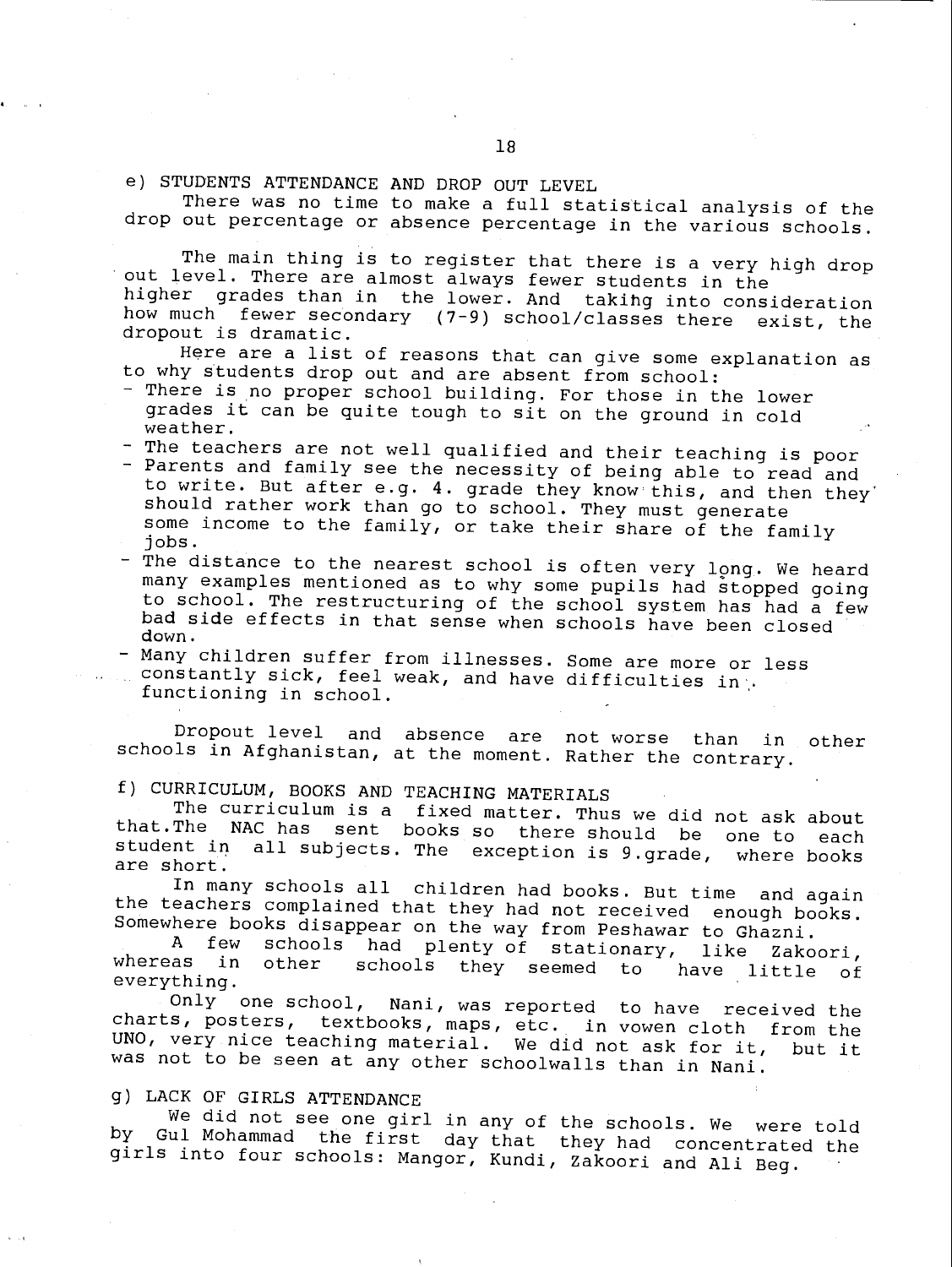We believe, after questioning, that girls did get some form of education in Mangor and Zakoori at least. It was, said that<br>they were taught both privately and in the mosque in the they were taught both privately and in the mosque afternoon, or at night.

In one school alone, Mangor, 23 girls are enlisted in<br>5.grade only, and there are also girls enlisted in 4. grade. Asked why there were no girls enlisted in 1, 2 and 3. grade the<br>headmaster answered quite frankly that nowadays the parents were not forced by Qari Baba (nickname of QTM) to send the girls to school. Thus the fathers had decided to keep them at home.

If we are to believe this, force from QTM did pressure quite<br>a few families to send girls to schools Now life is bask to families to send girls to schools. Now life is back to normal. QTM is Governor of Ghazni, and is not controlling what is going on in Andar schools closely anymore.

We believe that QTM is following the schools closely, and he was reported to have been to some villages telling people about the importance of school recently.

QTM has repeatedly stated that he is absolutely in favor of girls education, they should have equal opportunity. He is not the only person with authority saying this.

But wartime recipes are not working any longer. Now the whole question about girls attendance must be addressed again from a new angle. The cooperation from Gul Mohammad is needed to make a plan for restructuring of girls education. Maybe separate buildings and female teachers is the solution. Here is work to be done, and it cannot be started without support from the local villagers.

f) FARSI SPEAKERS<br>Andar is predominantly a pashtu area. Teachers Andar is predominantly a pashtu area. Teachers at Nani school openly said that they felt discriminated against as farsi speakers. NAC has long time ago sent farsi books to Mangor since this school already was registered as farsi community. But we now discovered that the same goes for Nasi village. Nasi school was unusual in the way that there were more students present than in the attendance book! We wonder if this is due to the fact that it is a farsi school, and there has been an influx of farsi speakers from other villages.

On the other hand we felt that at Farsi school parents maybe took their children out of school due to the fact that they were<br>taught with pashtu books.<br>Tradition in Afghanistan before the war was to chose a

standard language for each district; the major language spoken, and utilize this for all schools in the district.

### OTHER OBSERVATIONS

We made many other observations as well, but there are limits to how long such a report can be. Readers who miss some elements or<br>are eager to discuss stuff from this report are uplease to eager to discuss stuff from this report, are welcome to contact any of the team-members.

Responsible for writing this part of the report; Terje Skaufjord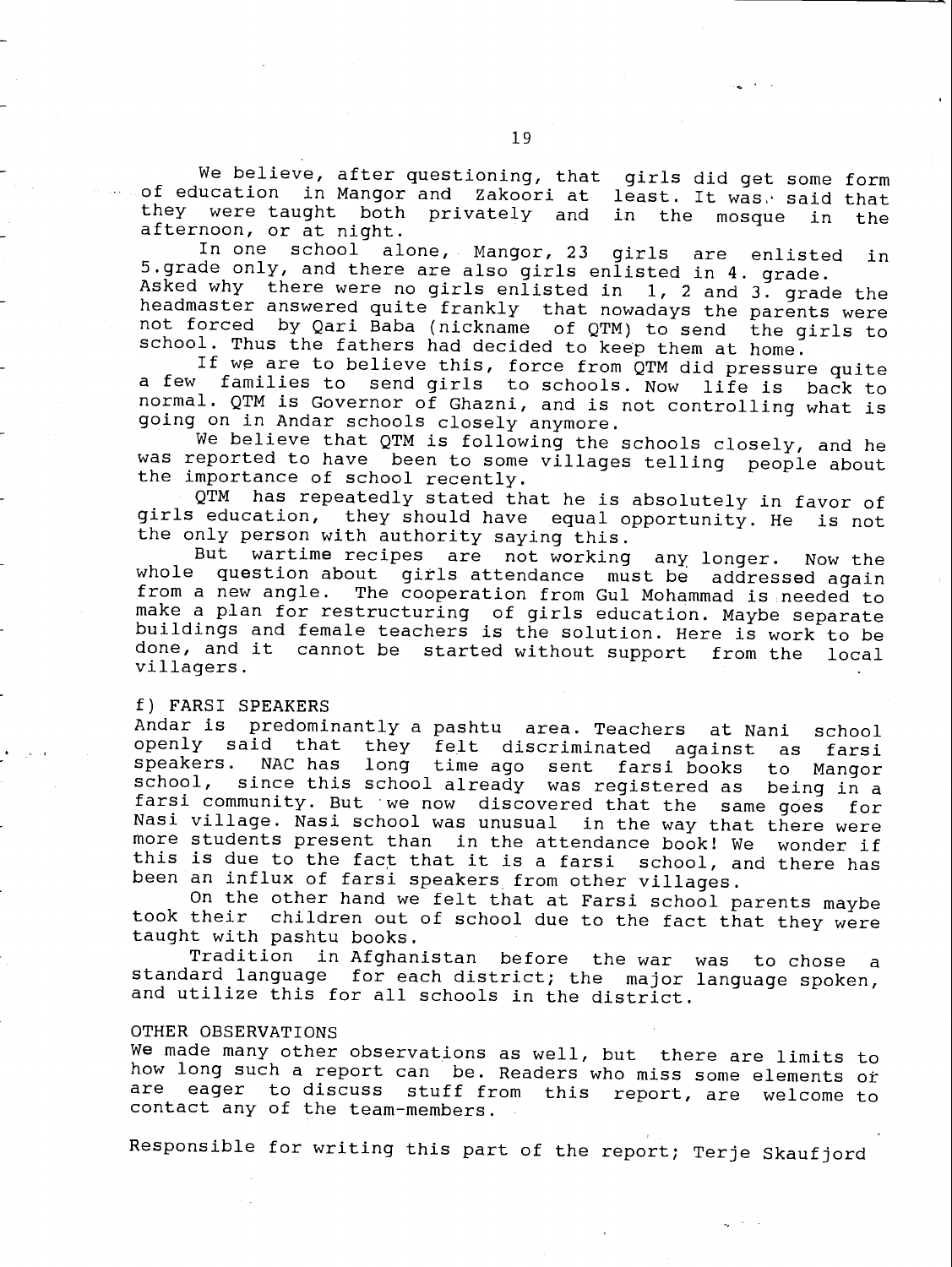|                | APPENDIX : Statistics from schools visited in Andar district, | Ghazni province (28.9 - 2.10 1993)                              |                                                                             |
|----------------|---------------------------------------------------------------|-----------------------------------------------------------------|-----------------------------------------------------------------------------|
|                | Name school                                                   | Location                                                        | <b>Branches</b>                                                             |
| 1              | Shahid Mawlavi<br>Qadirdad<br>High School                     | Mirai village.<br>$1 - 9$ grade<br>28.9.93                      |                                                                             |
| $\overline{2}$ | Mullah Nooh Baba<br>Secondary School                          | Oshnoon village.<br>$4 - 9$ grade<br>2.10.93                    | 1) Litef village<br>$(1-3 \text{ grade})$                                   |
|                |                                                               |                                                                 | 2) Abdul Hamid<br>village<br>(Qarisgai)<br>2.10.93                          |
| 3              | Aclo Baba<br>Secondary School                                 | Alizai village<br>2.10.93                                       |                                                                             |
| 4              | Shahid Mawlavi<br>Sultan Mohammed                             | Zakoori village<br>30.9.93                                      | 1) Gabri village                                                            |
|                | Secondary School                                              |                                                                 | 2)Qala Shir<br>village                                                      |
| 5              | Shahid Mullah<br>Abdul Hai<br>Secondary School                | Kundi village<br>30.9.93                                        | 1) Ali Big $-$<br>village<br>$(1-6$ grades)<br>30.9.93<br>2) Chahir village |
| 6              | Shahid Abdul Ahad<br>Akunzada<br>Secondary School             | Rhashid Khil<br>$1-9$ grade<br>29.9.93                          | 1) Scheshi<br>village<br>$(2 \text{ classes})$                              |
| 7              | Qari Abdul Malik<br>Khan<br>Secondary School                  | Joie 4<br>$(grade 6-9)$<br>29.9.93<br>Mullah Ghullan<br>village | 1) Joié 6 village<br>grade $1-6$<br>29.9.93                                 |
|                |                                                               | (grade $1-5$ )                                                  | Sardeh Ulia<br>2)<br>grade $1-6$<br>30.9.93                                 |
| 8              | Shahid Mawlavi<br>Mohammed Reza<br>Primary School             | Shamshi village<br>30.9.93                                      | 1) Changah<br>village                                                       |
| $9$ .          | Shahid Mawlavi Baba<br>Fazil Mohammed                         | Khani Wasat                                                     | 1)Qala Yaro<br>2) Nazar Khan                                                |

1

Primary School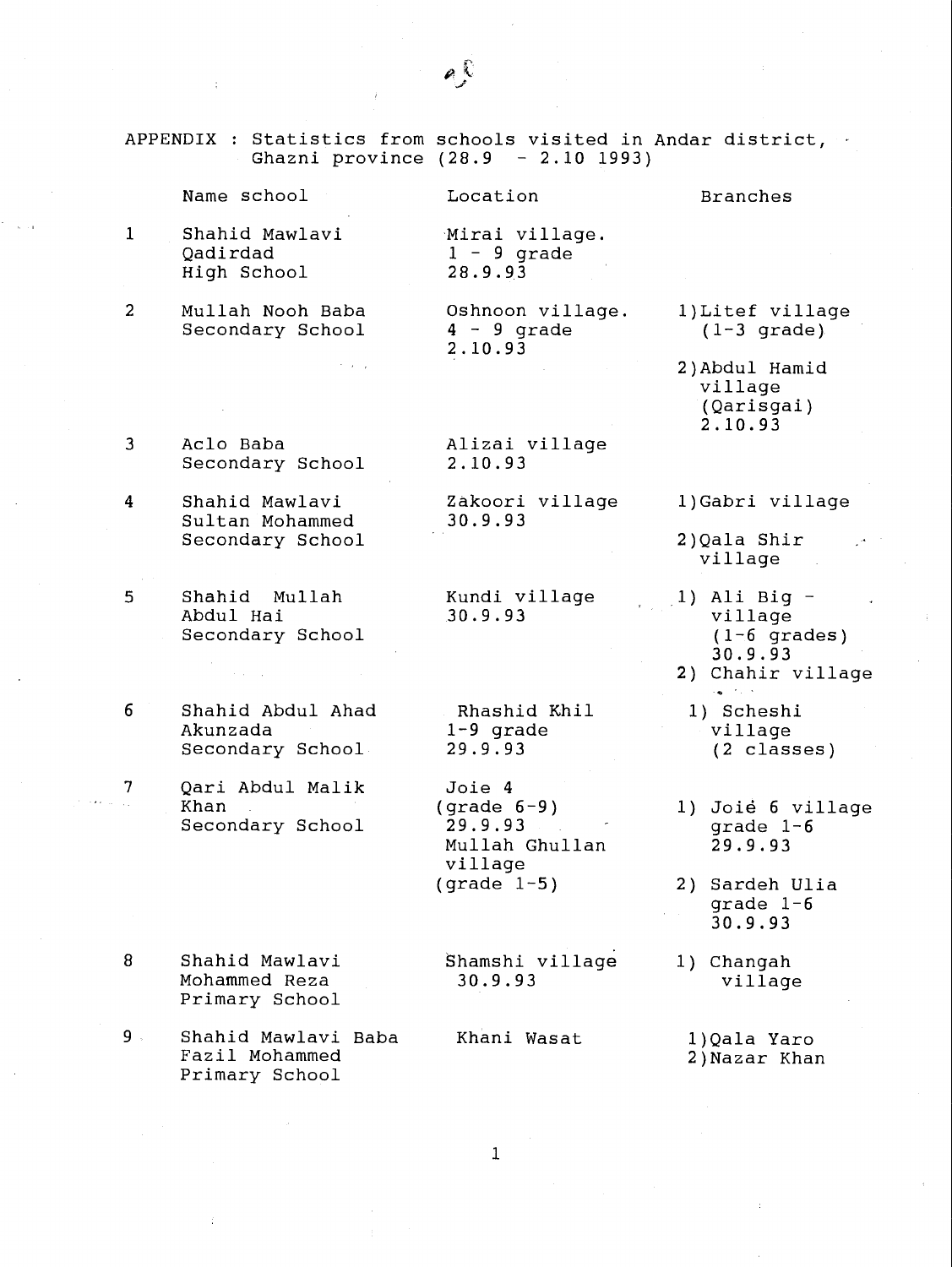| 10              | Shahid Mullah<br>Abdul<br>Aziz Primary School        | Sarfarez Qala<br>30.9.93                    |    | 1) Chardewali<br>(Mulla Salim<br>Baba)     |
|-----------------|------------------------------------------------------|---------------------------------------------|----|--------------------------------------------|
| 11              | Shahid Mullah Amir<br>Khan Primary School            | Alam Khil village<br>$1-6$ grade<br>2.10.93 |    | 1) Bilal Khil<br>(Ghenan)<br>$\mathcal{A}$ |
| 12              | Shahid Abdul Rahman<br>Primary School                | Zurmati/ Qadam Khel                         |    | 1) Khanan-<br>village                      |
| 13 <sup>°</sup> | Shahid Qari Sahib<br>Primary School                  | Nani- village<br>2.10.93                    |    |                                            |
| 14              | Shahid Sultan<br>Mohammed Akunzada<br>Primary School | Bashi- village                              | 2) | 1) Baata-<br>village<br>Qala Haje          |
| 15              | Hazrat e Bilal<br>Primary School                     | Narmai- village<br>2.10.93                  |    | $\mathcal{C}^{\bullet}$                    |
| 16              | Shahid Mullah<br>Sarder Khan<br>Primary School       | Mangoor village<br>29.9.93                  |    |                                            |

 $\Lambda$ 

- EXPLANATION<br>\* Number of pupils registered in the attendance book or / \* Number of pupils registered in the attendance book - or / the number registered as present and then our counting "present."
- \*\* NAC has employed three teacher trainers (TT) and from 1991 they have each year offered different courses or seminars to the teachers in Andar district.
- \* \*\* Teachers level are based upon professional background, physical status (age; several were above 70 with obvious eyesight and hearing problems) and pupils level and interest to attend school (drop out and absence)
- \*\*\*\* Pupils level are based upon tests eg:
	-
	- 1 class can recognize letters and figures<br>- 4 class can read and write and then the understanding of what they have read. (SCA ed tests used for evaluating of<br>pupils level).<br>- 8 class english (second year with english), easy
	-
	- conversation about name, age, family etc.<br>- E.g. in science they were asked about the provinces of Afghanistan, and to mention five ending up with N.

Pupils level - LOW not able to answer the test.

- ACCEPTABLE/GOOD answers satisfactory on the test<br>- VERY GOOD they answer easy the tests.
	-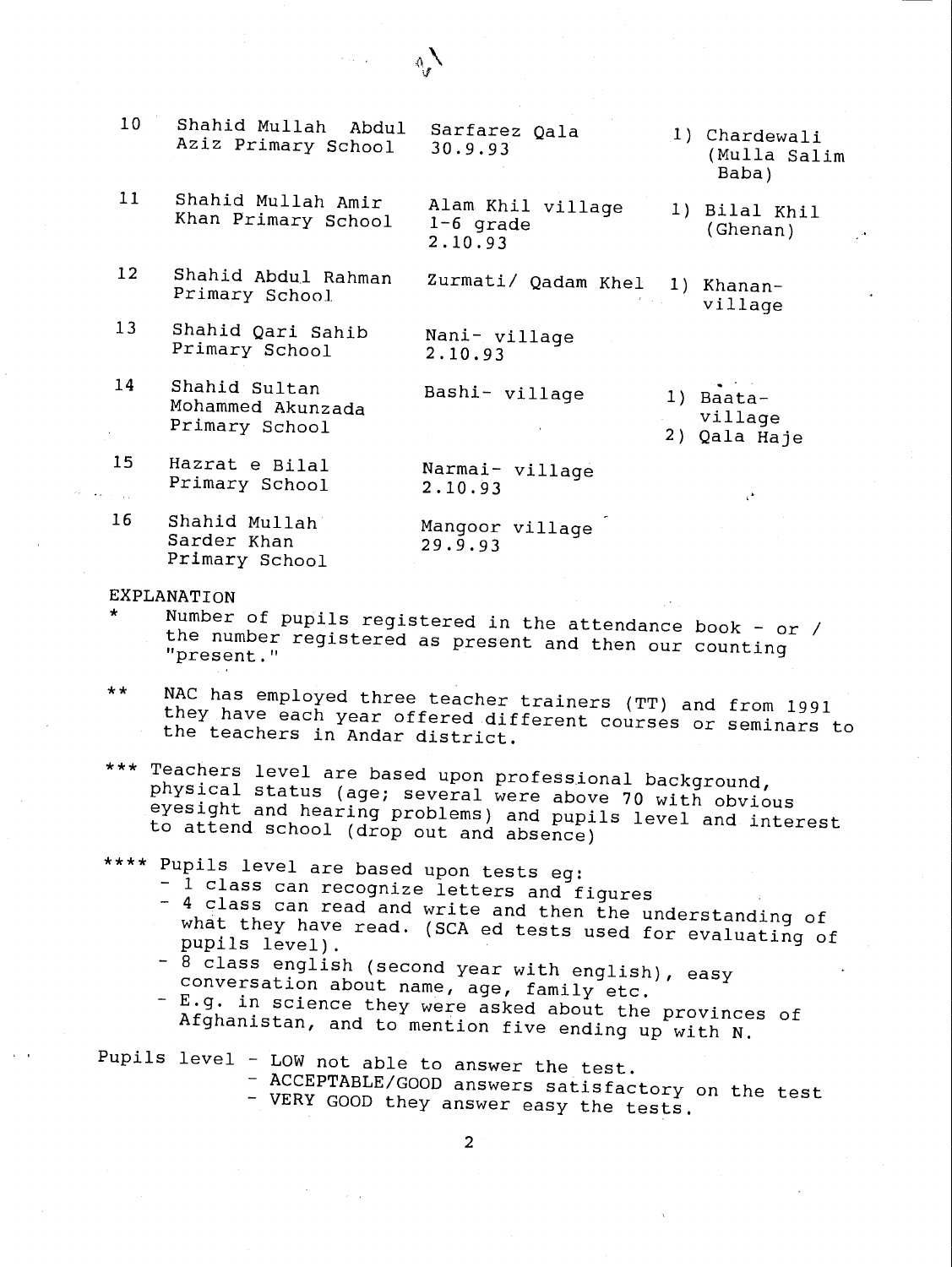Name of school : <sup>1</sup> Shahid Mawlavi Qadirdad High School. <sup>1</sup> - 9 grade (also called lycee)

Location : Mirai village/ Andar/Shelgar district center.

Team and date : All. 28.9.93

No of teachers : 2 headmaster and 16 teachers.

No of student register : 459

| Grade<br>* | No registered/attendance book No present |     |
|------------|------------------------------------------|-----|
|            | 1 5                                      |     |
|            | 28                                       |     |
|            | <b>Charles</b><br>23                     |     |
|            | 20                                       |     |
|            | 43                                       |     |
| 6          | 53                                       | 1 Q |
|            | $155$ (2 classes)                        | 37  |
| 8          | $(3 \text{ classes})$<br>160             | 43  |
|            | $(2 \text{ classes})$<br>63              |     |

Absence Children helping the family with the grape harvest. Season for wedding, that effect the presence in the lower grade-(food and fun). Many student absent because of illness. "Oue people doesn't know the value of education ". School building: The school is settled in the old school building repaired by support from NAC (1992 -1993).

Teacher trainers (TT) course \*\*: Most of the teachers had attended one or several. They wanted to have more courses.

Teachers level \*\*\*:Good; two qualified teachers were recently employed. Most of the teachers had good qualification and<br>experiences. Practiced the teaching methods. learned at the TT experiences. Practiced the teaching methods course.

Student level \*\*\*\*: Good; pupils in grade 4 could read and write easily. Students wanted to continue education/school. Problem shortage : Lack of text book for grade nine.

Attitude to girl education : No girls because they were gathered in Kundi and Mangoor schools.

Administration ability : The school had well kept administrative documents and books.

Other: The teachers tried their best to motivate for school, the students had to see the advantage themselves for attending school. Those who attend school regularly are motivated for learning and not forced like before. Generally the education level was good as a whole.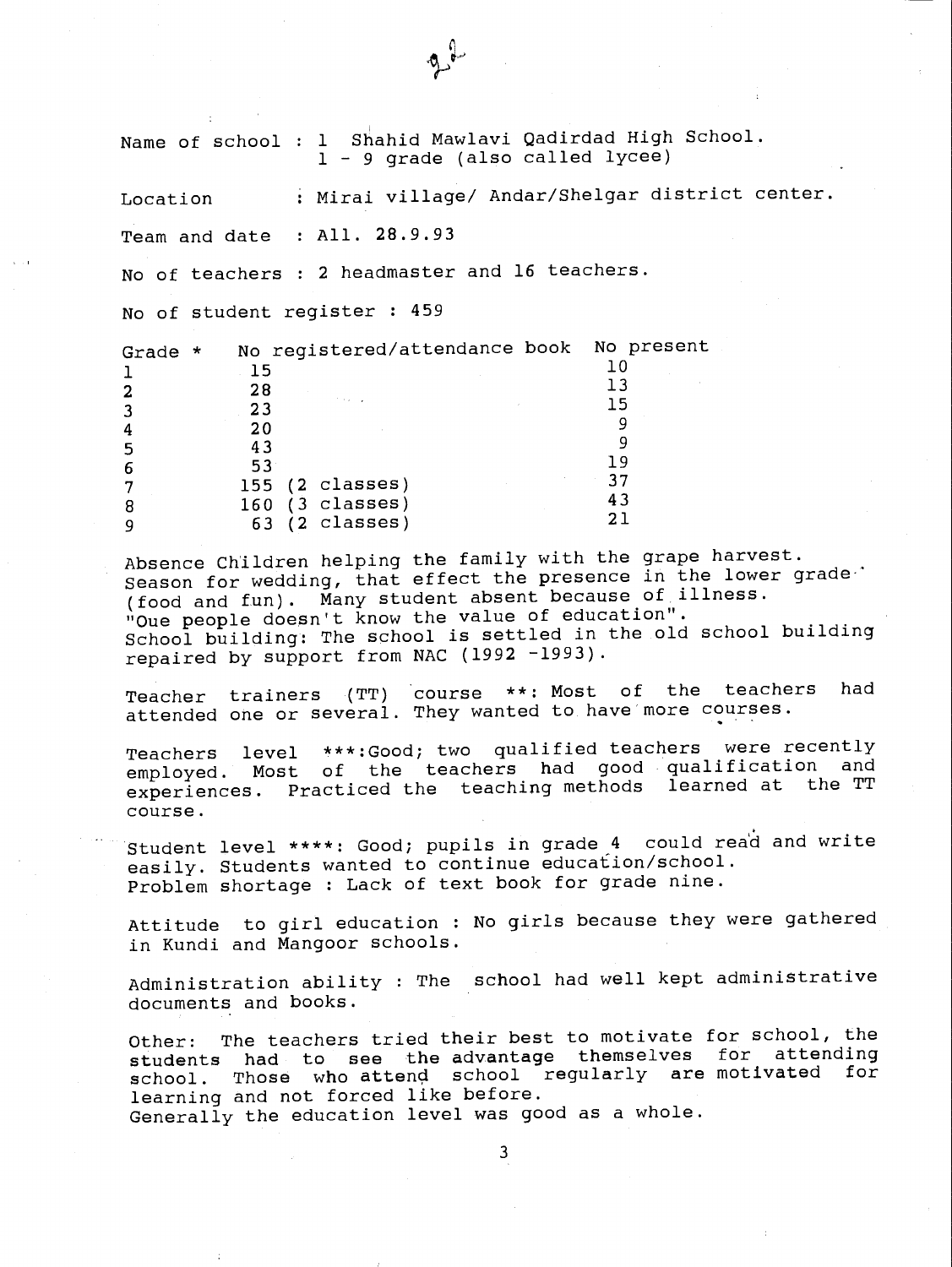Name of school :2 Mullah Nooh Baba Secondary School 4-9 grade Location: Oshnoon village.

Branches: 1) Litef village (not visited, 1-3 grade) 2) Abdul Hamid school in Qarisgai village (1-3 grade) 2.10.93

Team and date: Terje, Zaboor and Abdali 2.10.93.

No of teachers: 16,(2 teachers <sup>12</sup> grade and 14 private / religious studies)

No of student registered: 300

Grade No present

| 4                                     | 44                 |
|---------------------------------------|--------------------|
| 5                                     | 20<br>$\mathbf{r}$ |
| $\begin{array}{c} 6 \\ 7 \end{array}$ | 25                 |
|                                       | 16                 |
| 8                                     | 12                 |
| 9                                     | 9<br>٠<br>٠        |

Absence: Due to poor teachers student dropped out.

School building: 4,5 and 6 grade were sitting outside and 7,8 and 9 grade inside a mosque.

TT course : No participation.

Teachers level: Low except for Islamic subjects. Some teachers /mullahs were old, above 70 years.

Student level: Mixed acceptable and low- Level in 4, <sup>5</sup> and 6 acceptable, but weak/low in 7,8 and 9 grade.

Problem shortage: Lack of qualified teachers, in upper grade no science subjects were taught. Asked for peon.

Administration ability: Inspector comes once a month. Attendance book seemed to be very correct. Showed a high absence (did not try to hide anything)

4

Other comment : All student had blackboards.

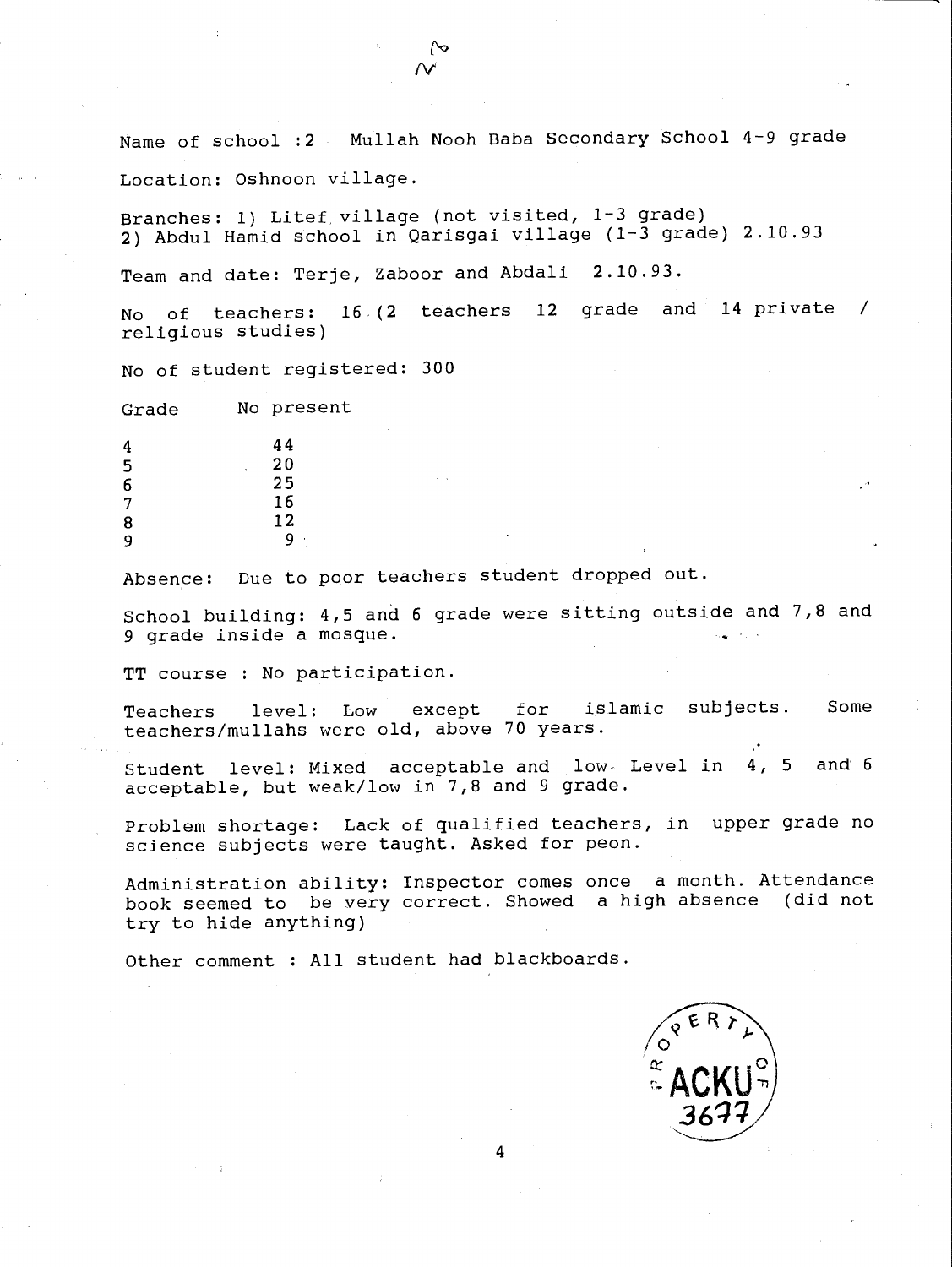Name of school:2 Mullah Nooh Baba Secondary School 1-3 grade Location: Abdul Hamid school in Qarisgai village Team and date: Terje, Zaboor and Abdali 2.10.93. No of teachers: 3 Grade No in attendance No present book <sup>1</sup> 28 7 2 8 9

 $\mathbb{C}^{1Y}$  .

Absence: Some pupils were not registered, but attended school. High drop out, partly due to longer way to school?

School building: Outside under the shadow of trees, no mutts

TT course: All teachers had participated in TT course.

 $3 \t 17 \t 17$ 

Teachers level: Good .

Student level: Good, (one pupil seemed to be mentally retarded).

Administration ability: They had a plan. Some pupils had to wait for next year to be registered.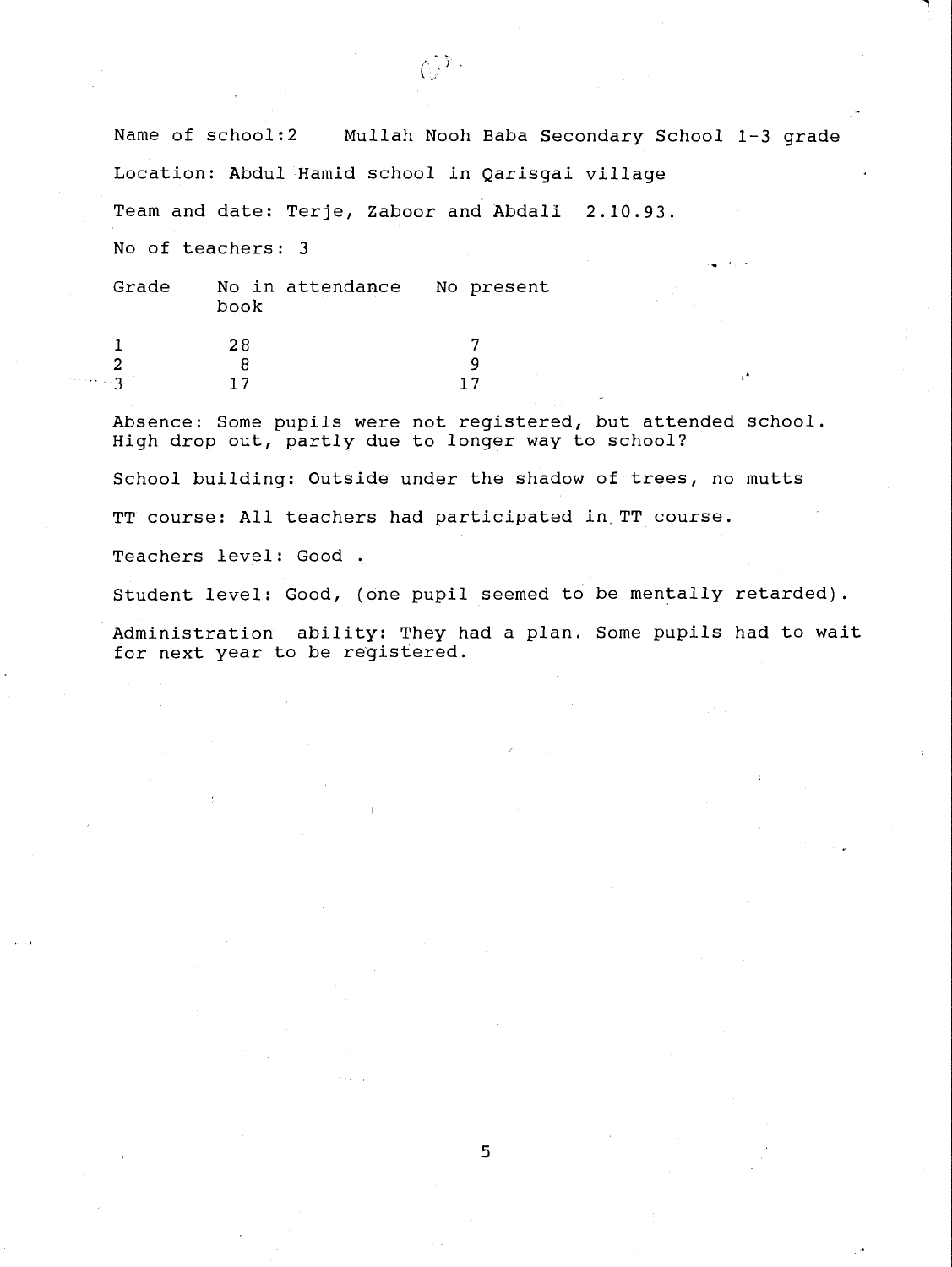Name of school :3 Aclo Baba Secondary School

Location: Ali Zai village, Qala Abdul Rahman Munshi.

Team and date: Mausoum, Amir Mohammad and Kjersti 2.10.93

No of teachers: i headmaster and 16 teachers

No of student register: 281

| Grade | No attendance<br>book - present | No present (counted) |
|-------|---------------------------------|----------------------|
|       | $34 - 20$                       |                      |
|       | $33 - 22$                       | 1 q                  |
|       | 20<br>$-12$                     |                      |
|       | $34 - 27$                       | 24                   |
| 6     | 30<br>$-20$<br>18               | 16                   |
|       | $-13$<br>17<br>$-1.3$           | 13                   |
| 8     | 13<br>$-12$                     |                      |
| 9     |                                 | 6                    |
|       |                                 |                      |

50% of registered pupils had attended to mid term examine.

School building in a private gala witch had separate rooms for

TT course: All had participated in the teacher trainer course. It<br>was said that the TT course had improved the level of the education chat the TT course had improved the level of the<br>education (more active learning) and the teachers wanted more

Teachers level: 4 were new and qualifie level: Acceptable. 1 headm : Acceptable. 1 headmaster and 16 teachers of whom<br>qualified.

Student level: Acceptable.

Problem shortage: Lack of 9th grade books.<br>Administration ability: The headmaster was very active Administration ability: The headmaster was very active and his<br>administration ability good. The school was inspected to i month by Mullah Abdul Ghani. The school was inspected twice a

Other information: This schools; Khamal Khil, Ghilzai and Khad This school had merged with three other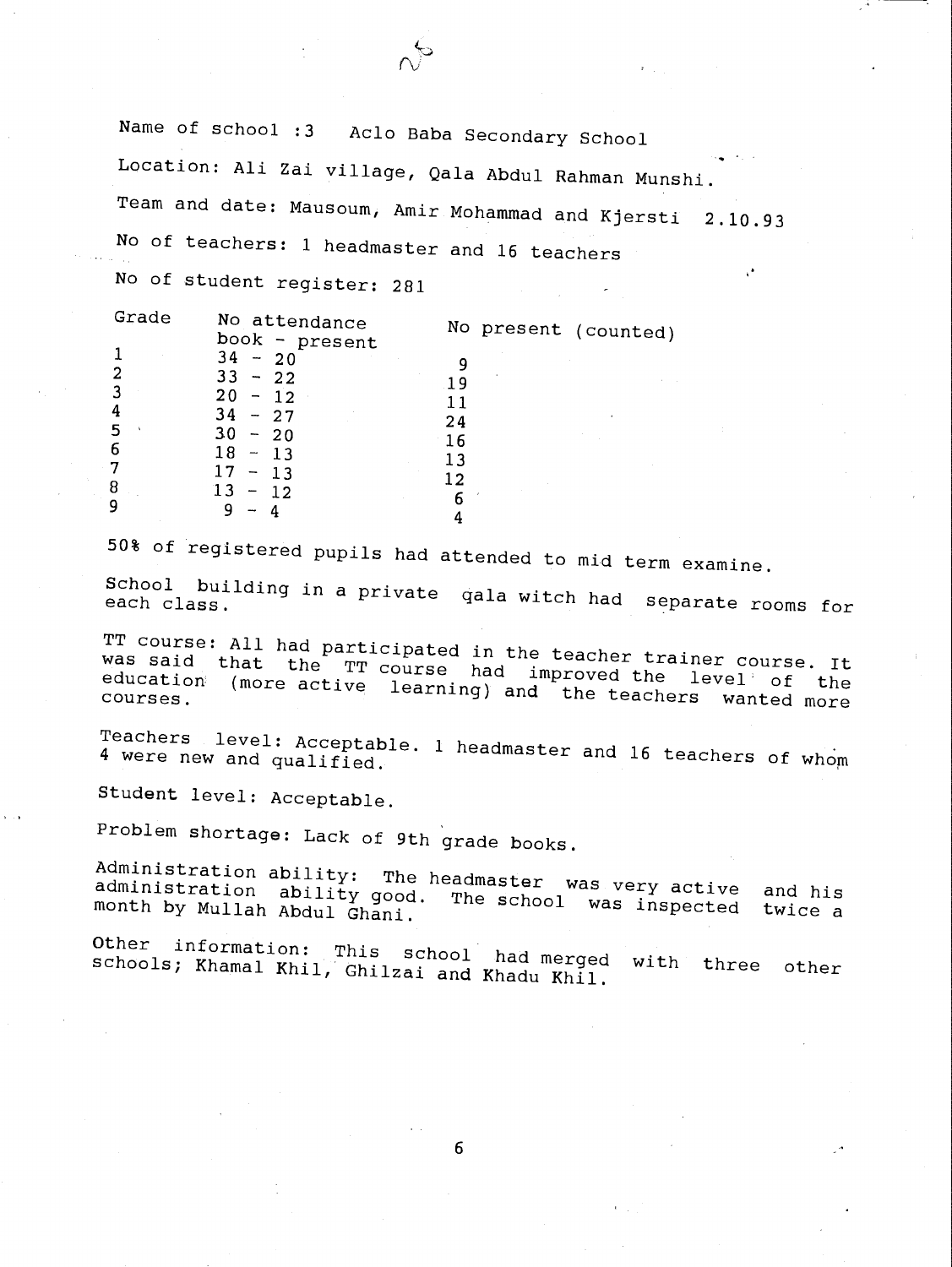Name of school :4 Shahid Mawlavi Sultan Mohammad Secondary School

Location : Zakoori village

Branches : 1)Gabri village 2) Qala Shir village.

Team and date: Abdali, Adeeb, and Terje 30.9.93

No of teachers: 8

No of student registered: 153

| Grade | No present          |
|-------|---------------------|
|       | 12                  |
| 2     | $\sim$ $\sim$<br>13 |
| 3     | 14                  |
|       | 19                  |
| 5     | 18                  |
| 6     | 22.                 |
|       | 32                  |
| 8     | 14                  |
|       | ×.                  |
|       | 10.00               |

Absence was said to be high because of low economical status, family problem and diseases.

School building: Private gala (owner in Pakistan) two classes outside. The school is too small. The community could not help building a school because they are very poor.

TT course : All had participated several times. "Teacher trainer seminar was very good"

Teachers level: of 8 teachers; 2 had high school diploma, <sup>1</sup> religious high school and <sup>5</sup> mullah. <sup>3</sup> of the teachers participated in the TT course. One qualified teacher had been assigned recently.

Student level: Acceptable.

Problem/shortage: Main problem; qualified teachers. If the owner<br>return from Pakistan there will be no school building. 9 grade<br>lack text-book. Teacher complain of their salary.

Administration ability: The teachers shifted classes from time to<br>time. The plan of teaching seems to be somewhat poor. Inspector<br>Mawlavi Khan Mohammad visits the school once a month.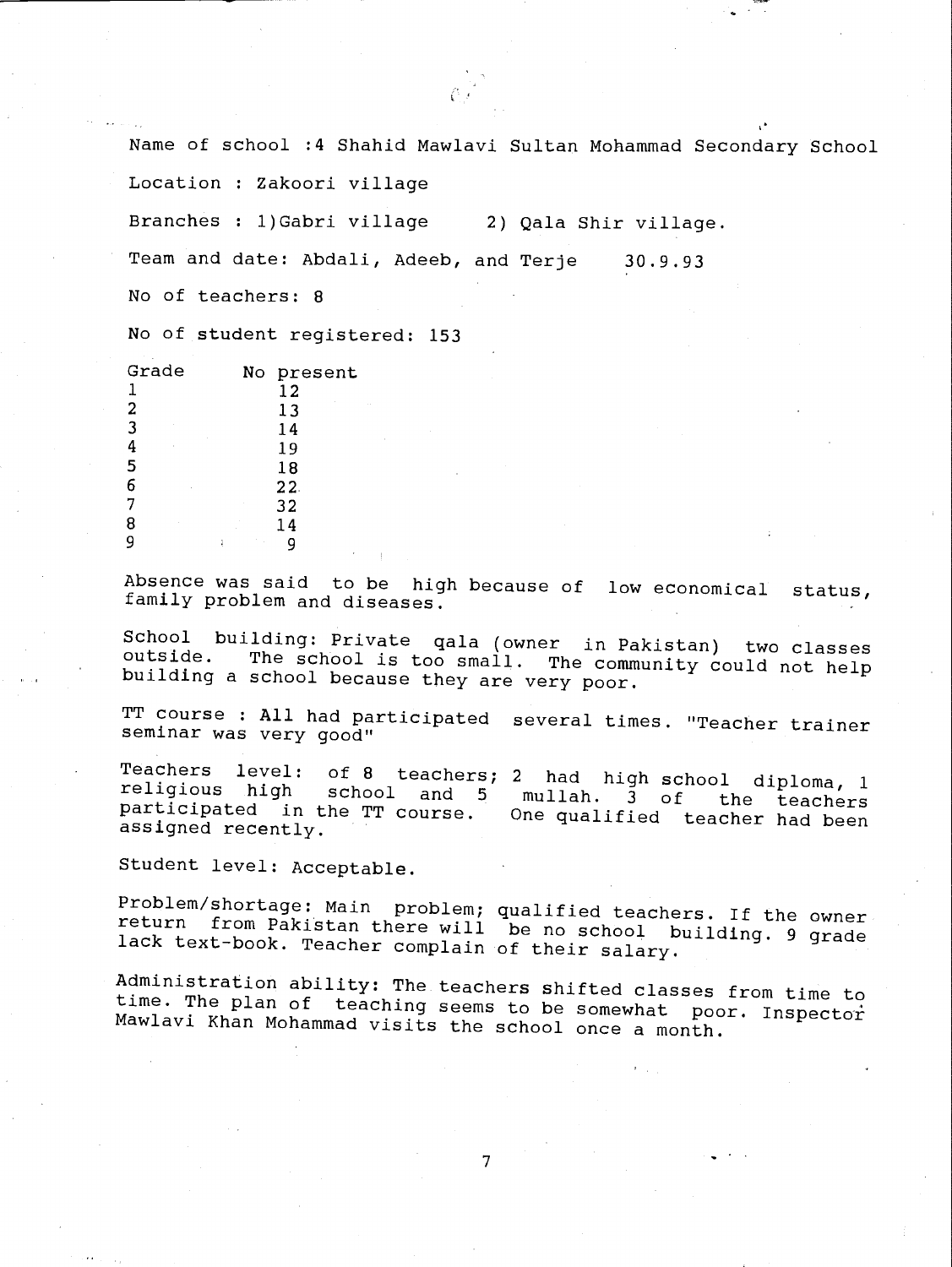Name of school :5 Shahid Mullah Hai Abdul Secondary School Location : Kundi village

Branches: 1) Ali Big - (1-6 grades) 30.9.93 an 2) Chahir village Team and date: Zaboor and Terje 30.9.93

No of teachers: 1 headmaster and 7 teachers.

| Grade | No attendance        |  | No present (counted) |
|-------|----------------------|--|----------------------|
|       | book - present       |  |                      |
|       | $18 - 10$            |  |                      |
|       | $\sim$ $\sim$ $\sim$ |  |                      |
|       | $20 - 9$             |  |                      |
|       | $20 - 6$             |  |                      |
| 5     |                      |  |                      |
| 6     |                      |  | コンティー・アーチャン          |
|       |                      |  |                      |
| 8     |                      |  |                      |
| 9     | $\sim$ $ \sim$       |  |                      |

Absence: 14 pupils from  $7,8$  and 9 grade sent to Experiential School; Trade school - mechanic.

School building: One room in a private house for all classes.

TT course: Three of the teachers been to the TT course.'

Attitude to girl education : Three girls used to come, now they are not here. 2 are sick and 1 has gone to Ghazni. Girls were in 1 and 2 grade. Their parents did not allow them.

Video taken.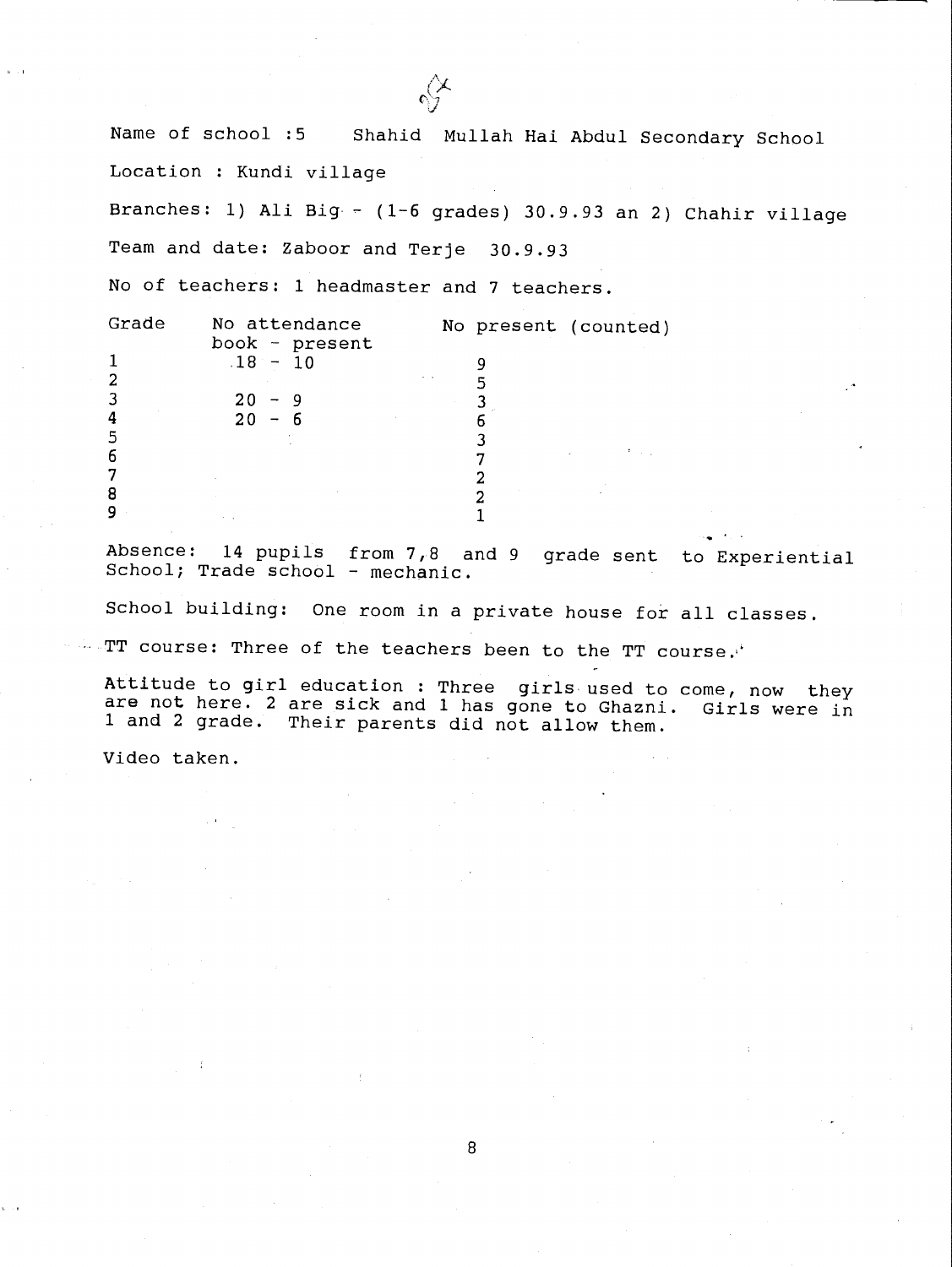Name of school: 5 Shahid Mullah Abdul Hai Secondary School Location: Ali Big village  $1 - 6$  grade. Team and date: Abdali,'Adeeb and Kjersti 30.6.93 No of teachers present: 1 headmaster and 5 teachers. Grade No registered No present  $\frac{1}{2}$  6  $\frac{2}{3}$  $\frac{3}{5}$  $4 \t 4$  $\sim$  6 6

School building: One room in a mosque

TT course: Some of them had participated several times. The TTcourses were good but they still needed more training.

Teachers level: 2 of the teachers had participated in the TT course this year. One of the teacher had shifted to another school.

Student level: Acceptable in religious subject, language; dart and Pashto, but rather weak in science.

Problem /shortage: Main problem said to be lack of qualified. teachers. The salary too low. Need for more training.

Attitude to girl education: They had girls in this school for two years ago from 1 to 3 grade. "In our society it is not possible for girls to go more than 3 years" After some discussion they thought it was possible with female teacher and separate building /room.

Administration ability: Inspector Mawlavi Abdul Djani visited the school monthly. (He is a member of the Andar Education Directory)

Other comment: Qari Baba had visited the school and discussed with the community about education matter some two months back.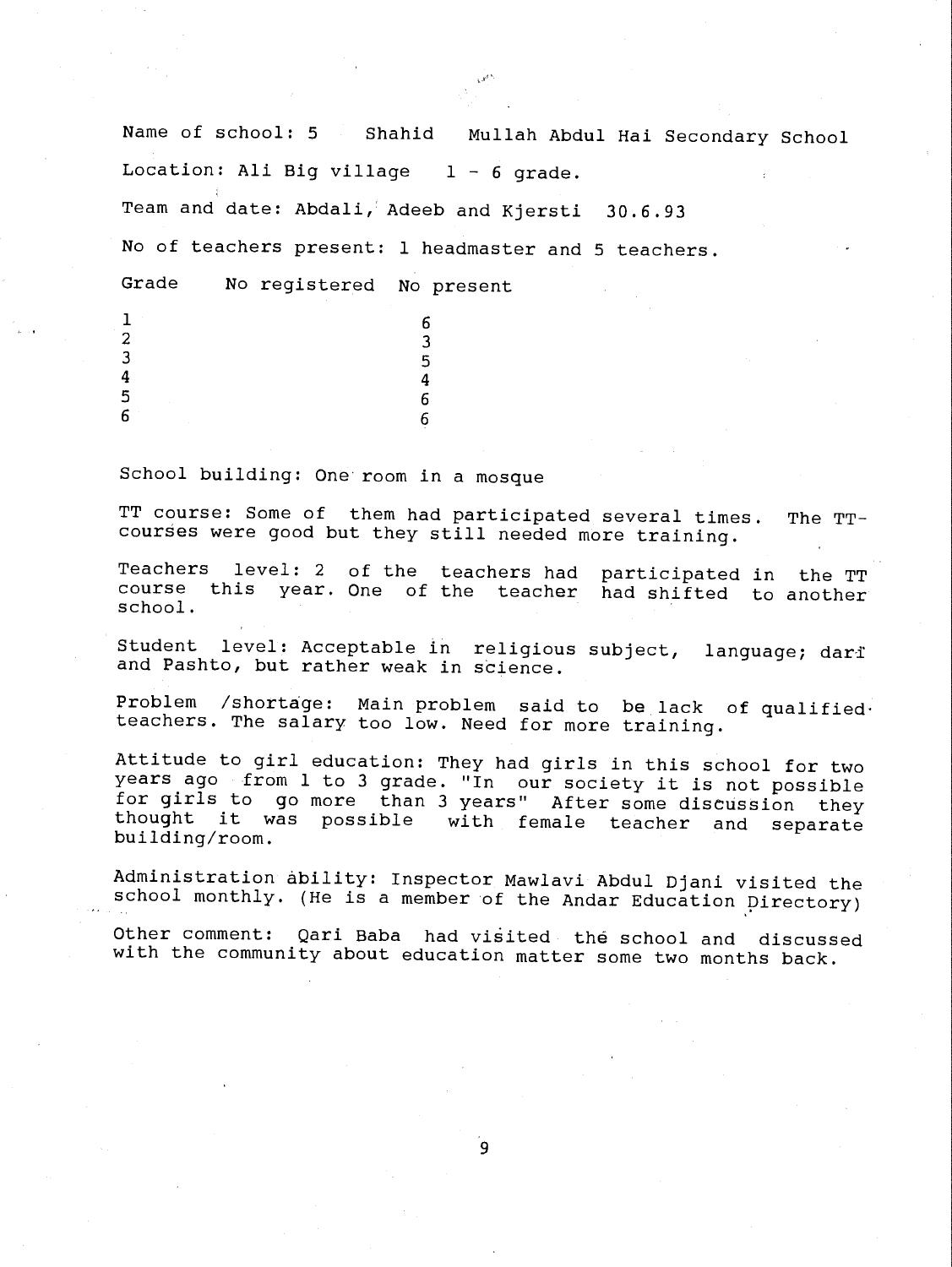Name of school :6 Shahid Abdul Ahad Akunzada Secondary School Location: Rhashid Khil - village

Branch: 1) Scheshi village (3 classes and 2 teachers)

Team and date: Amir Mohammad, Mansoum, Adeeb and Kjersti 29.9.93 No of teachers: 1 headmaster and 6 teachers.

| Grade | No attendance<br>book / present | No present (counted) |
|-------|---------------------------------|----------------------|
|       | 40/4                            |                      |
|       | 54/14                           | 13                   |
|       | 10/31                           | 0                    |
| 4     | 45/31                           | 34                   |
| 5     | 27/14                           | 12                   |
|       | $\sim$ 100 $\pm$                |                      |
| 6     | 40/23                           | 12                   |
|       | 25/18                           | 18                   |
| 8     | 20/13                           | 14                   |

Absence of pupils in 1 and 3 grade was because the teachers were absant. The students came yesterday, but the teachesr did not, and that was why they did not arrive today.

School building: Primary school in one room in a mosque and secondary in another mosque. (one room)

TT course: The teachers had attended courses

Teachers level: Half of the teachers were weak. Most of the teachers were mullahs and old. No time table. Limited knowledge about teaching methods.

Student level: In primary school the pupils were weak, but good in memorizing. In secondary school, the level was somewhat less then average/acceptable.

Problem shortage: Lack of blackboard, textbook and stationary. Complained of the cooperation with Andar directory.

Attitude to girl education: In the winter time the girls learn about the Holy Quran - a good idea to collect them for classes.

Administration ability: The school management was poor. The headmaster and the inspector was the same man, Abdul Manan. He was also responsible for inspecting the Sceshi village school.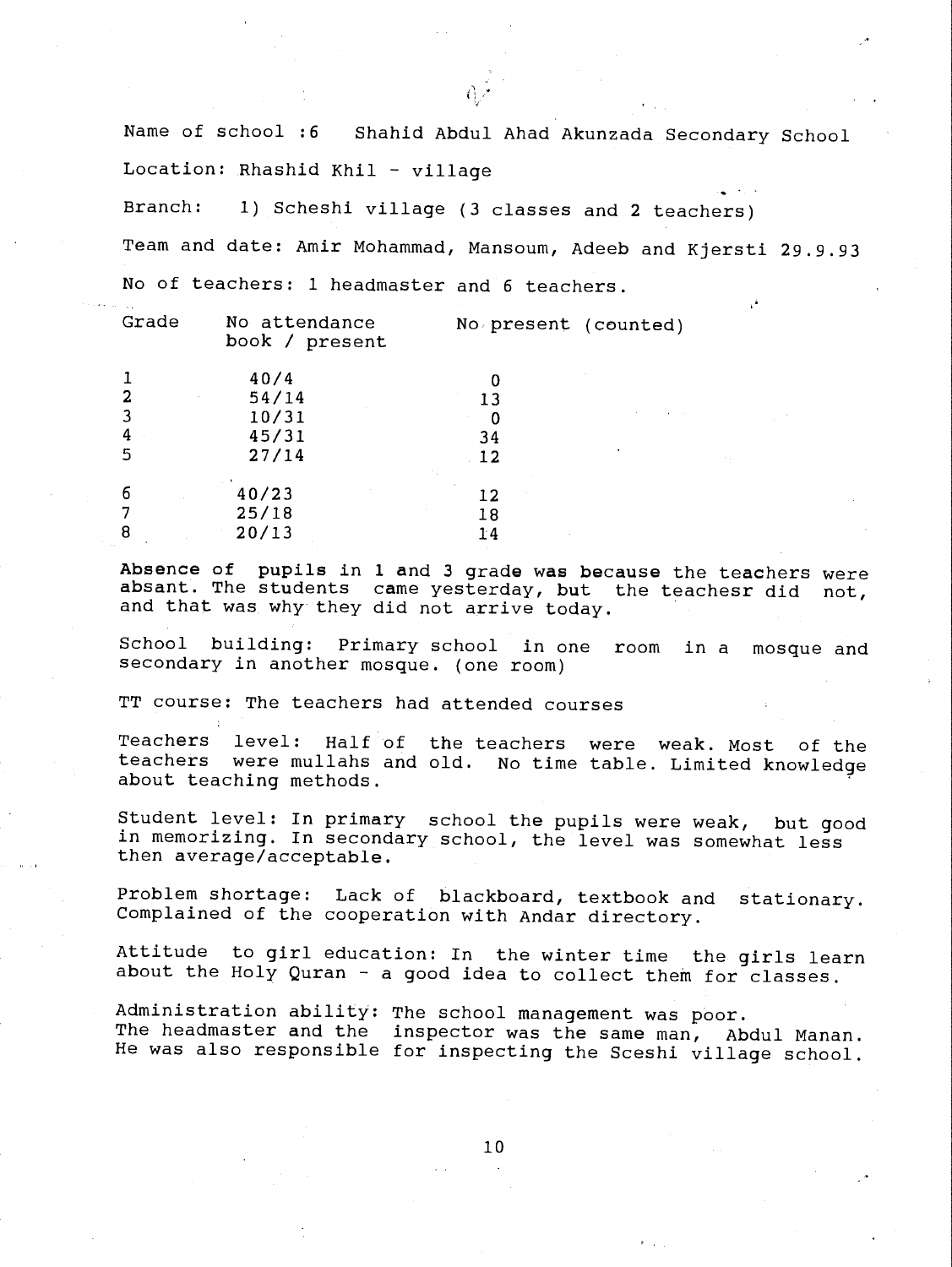Name of school: <sup>7</sup> Qari Abdul Malik Khan Secondary School Location : Joie  $4$  - village (grade  $6-9$ )

Mullah Ghullan - village ( grade 1 -5 not visited)

Branches :1) Joie 6 village (grade  $1-6$ ) 29.9.93 2) Sardeh Ulia (grade 1 -6) 30.9.93

Team and date: Amir Mohammad, Mausoum, Adeeb and Kjersti 29.9.93 No of teachers : <sup>4</sup>

| Grade    | No attendance<br>book / present | No present (counted) |
|----------|---------------------------------|----------------------|
| -6       | 13/12                           | 10                   |
|          | 23/16                           | 15                   |
| -8       | 22/34                           |                      |
| <b>Q</b> | 11/9                            |                      |

Absence: Not very high, most of the pupils attended regularly.

School building: (shifted premisses since July 93) Two rooms in,a private home.

TT course: Most of the teachers had participated in the TT-course and were satisfied.

Teachers level: good and they were ambitious. Their teaching methods and plans were appreciable.

Student level: very good and satisfactory.

Students were asked what they wanted to do with their education

- Most of them wanted to continue to a higher level
- Some answered that they could use their knowledge as shopkeeper.
- Some wanted to follow vocational courses.

Problem shortage: Lack of english and history books and text book for grade 9th.

Attitude to girl education: The teachers taught the daughters themselves. They were positive to girl education, and that this should be discussed with the elders.

Administration ability: Management good and school books and documents kept well.

Conclusion: A very good school.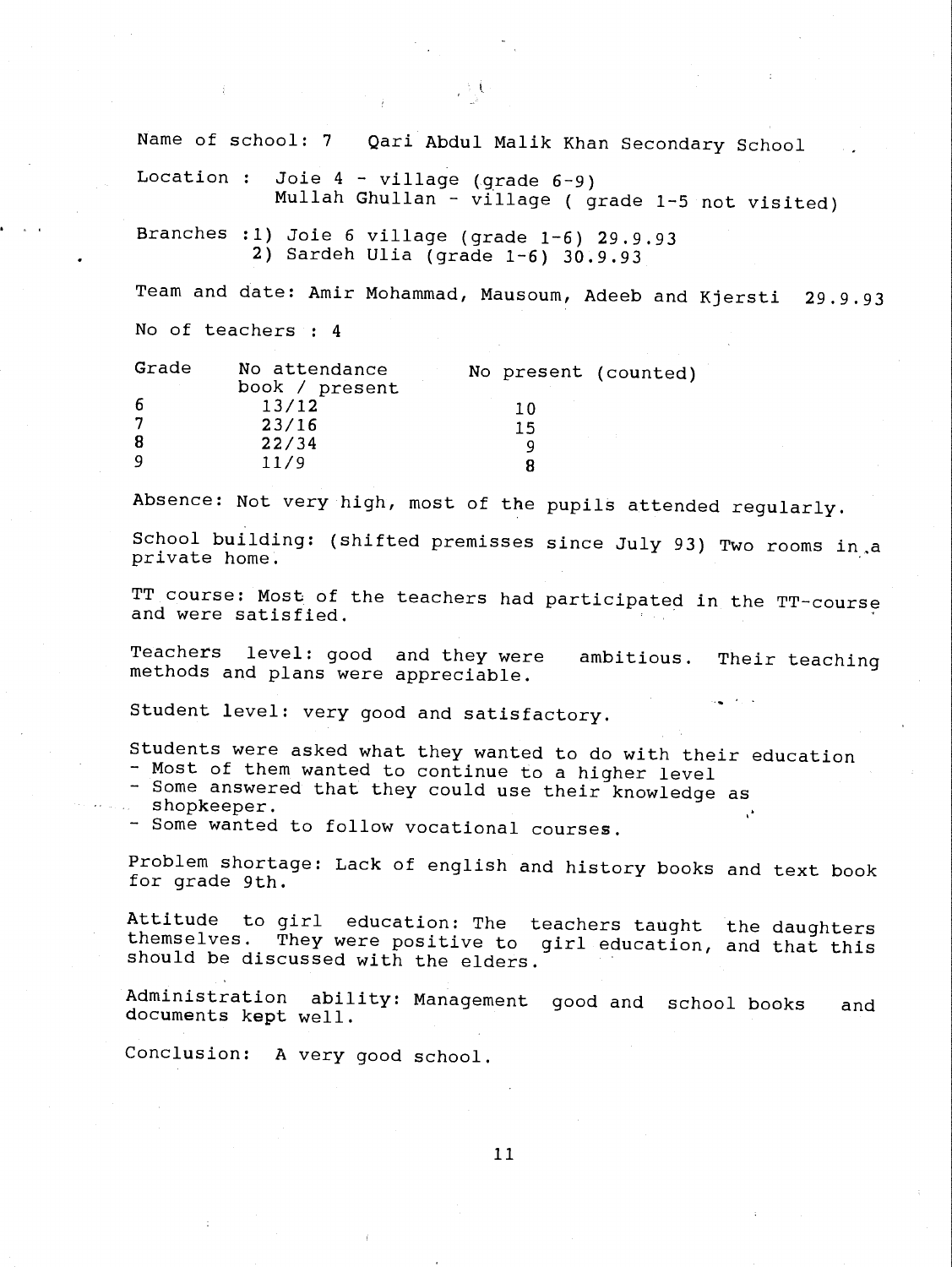Name of school :7 Qari Abdul Malik Khan Secondary School Location: Joie 6 village  $(1 - 6$  grade) (the school was earlier called Hazarat e Bilal) Team and date: Amir Mohammad, Mansoum, Adeeb and Kjersti 29.9.93 No of teachers: 5 Grade No attendance No present (counted) book / present  $\frac{1}{2}$  44/13 13  $\frac{2}{3}$  18/12 13

School building: One room in a mosque.

 $\frac{3}{4}$  10/10 10  $\frac{4}{5}$  8/8 8 5 6/7 7

TT course: All teachers had attended the TT course several times. Teachers level: Acceptable, weak in science subject.

 $\mathbf{T}$  and  $\mathbf{T}$ 

Student level: Acceptable.

 $\mathbf{b}$  and  $\mathbf{b}$ 

Problem shortage: Lack of textbook.The teachers expressed the need of a school building, the classes were in one room and they disturbed each other.

Attitude to girl education : Girls learn to write and read at<br>home, this takes place especially during winter time. A teacher<br>had a daughter whom he had taught at home himself. "In families<br>everyone is teaching their daugh

Administration ability: Well kept books and documents. The school was inspected by the headmaster of the secondary school, Acther Mohammad.

Conclusion : A very good school.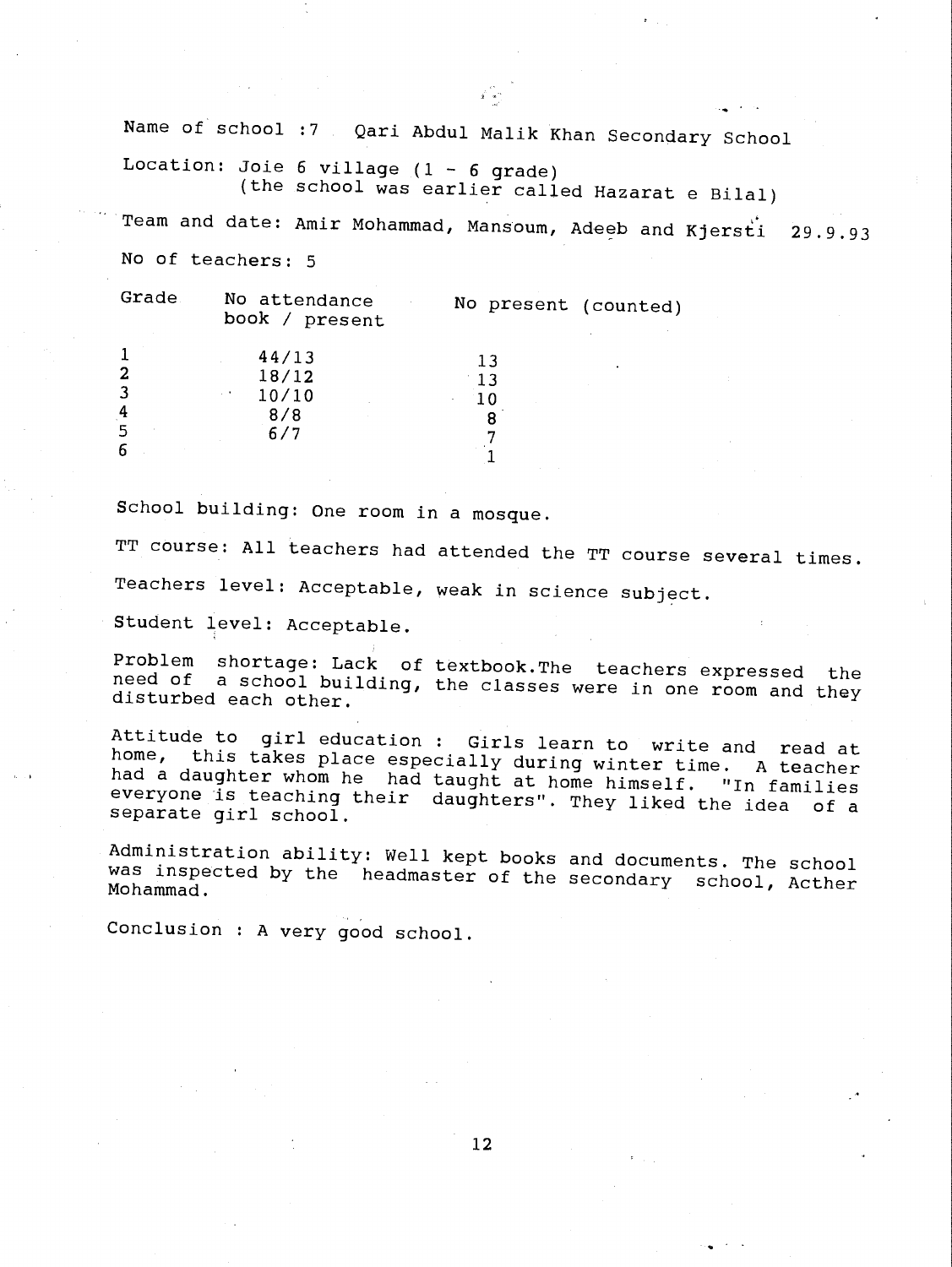Name of school: 7 Qari Abdul Malik Khan Secondary School Location: Sardeh Ulia village (grade 1-6)

Team and date: Amir Mohammad and Mausoum 30.9.93

No of teachers: <sup>3</sup>

| Grade | No attendance<br>book / present |  |
|-------|---------------------------------|--|
|       |                                 |  |

|   | 16/8  |  |
|---|-------|--|
| 2 | 29/18 |  |
| 3 | 26/22 |  |
| 4 | 26/19 |  |
| 5 | 19/10 |  |
| 6 | 18/12 |  |
|   |       |  |

Absence was not a problem.

School building: A large room in a mosque.

TT course: The headmaster had attended, but not the others.

Teachers level: The three teachers were well qualified - teacher trainer college and university studies.

Student level: Very good ( "comparable with the level in refugee camp ".

Problem shortage: Pupils asked for more stationary. Asked for tents to use as class room.

Attitude to girl education: Teachers were very interested. They had all groups of 7-10 girls which were taught in their houses.

Administration ability: Well kept books and documents.

Others: Pupils came from long distance. Two different textbook<br>SCA and UNO. Both teachers were not present when the team arrived, in spite of this the pupils were busy. It seemed to be, ok and well organized.

Conclusion : A very good school.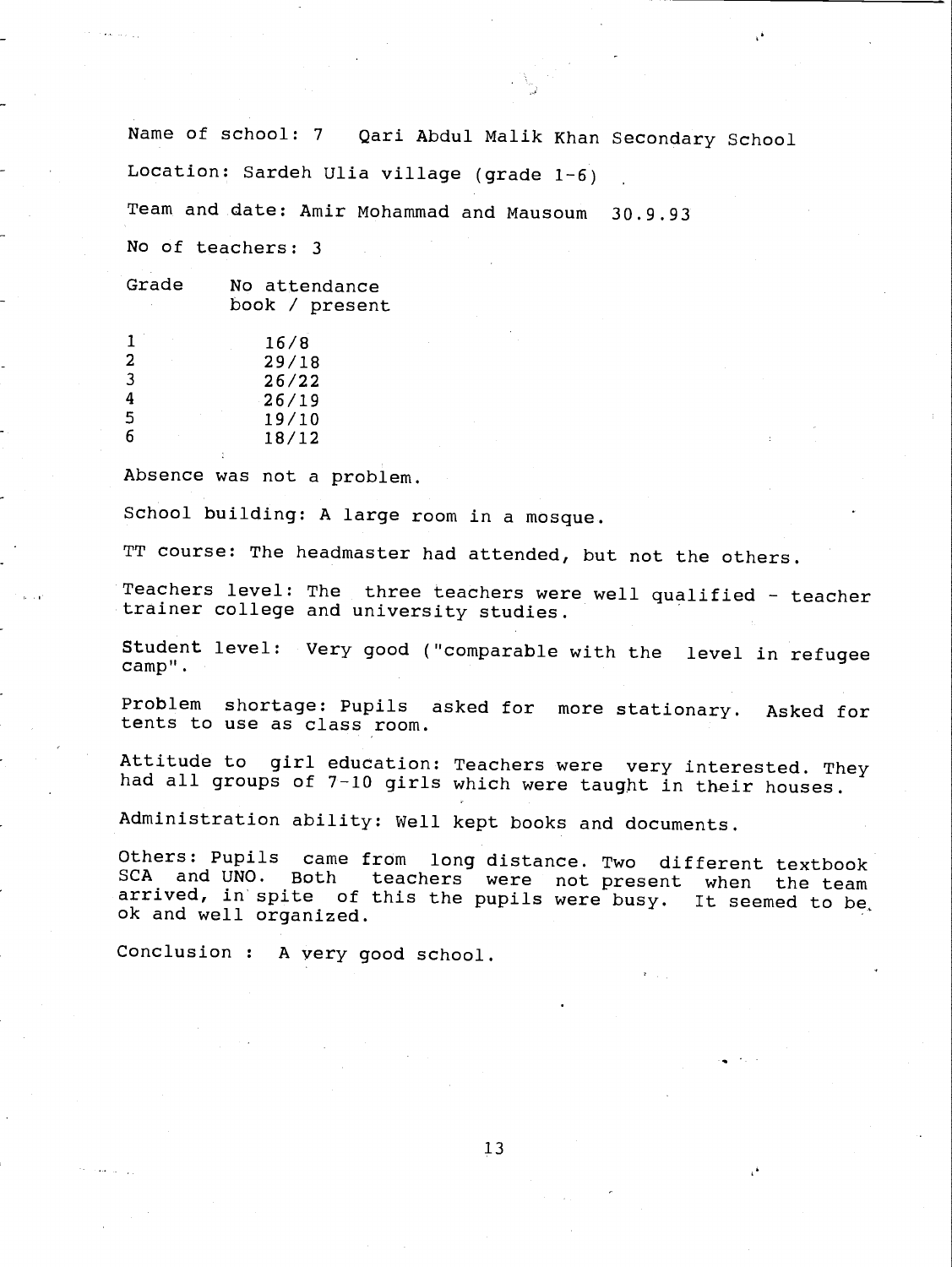Name of school: <sup>8</sup> Shahid Mawlavi Mohammad Reza Primary School

Location: Shamshi village

Branch: Changah village about 2 km away (not visited; had 2 teachers and 6 classes)

Team and date: Amir Mohammad and Abdul Mausoum 30.9.93

No of teachers: <sup>1</sup> headmaster and 7 teachers.(2 with higher qualification grade 13 of Teacher Trainers Institute)

| Grade | No attendance  |
|-------|----------------|
|       | book / present |

|              | 27/13 |
|--------------|-------|
| $\mathbf{2}$ | 44/16 |
| 3            | 30/21 |
| 4            | 54/37 |
| 5            | 34/17 |
| 6            | 23/16 |

School building: Two rooms in a mosque

Teachers level: Good.

Student level: Good.

Problem/shortage: Shortage of text book and stationary.

Administration ability: School documents and books well kept. The inspector Jangul visited the school once a month.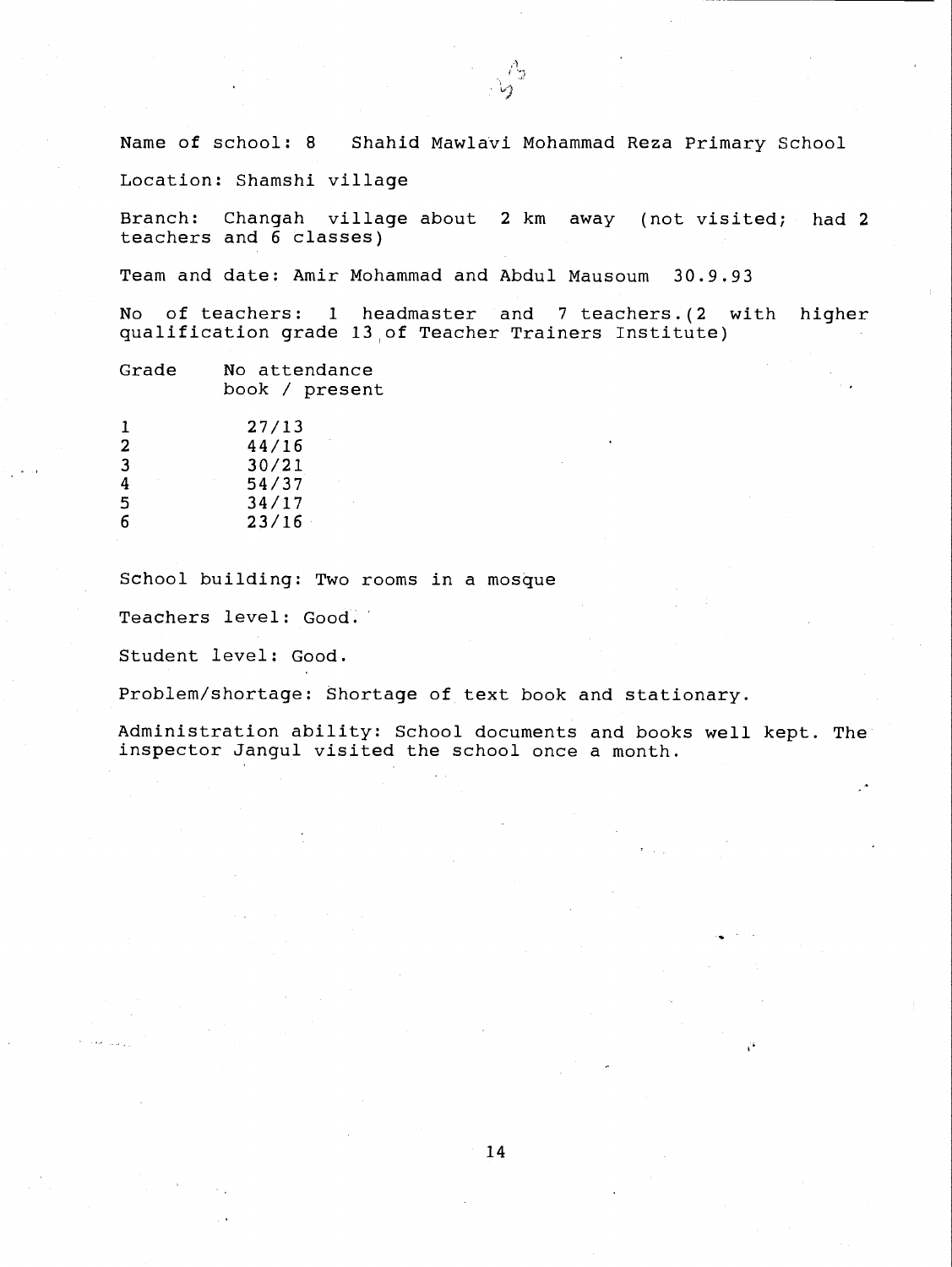Name of school :10 Shahid Mullah. Abdul Aziz Primary School

Location: Sarfarez Qala

Branch Chardewali (Mullah Salim Baba with 6 classes and 4 teachers - nqt visited)

Team and date: Amir Mohammad and Abdul Mausoum 30.9.93

No of teachers: 1 headmaster and 3 teachers.

| Grade |  | No attendance  |  |
|-------|--|----------------|--|
|       |  | book / present |  |

| ٠            | 12/5  |
|--------------|-------|
| $\mathbf{2}$ | 15/10 |
| 3            | 20/10 |
| 4            | 20/9  |
| 5            | 21/6  |
| 6            | 13/7  |

Absence: Very high absences

School building: In a mosque

TT course: Only few of the teachers had attended the TT course.

Teachers were not very interested. Limited knowledge of teaching methods.

Student level: Low, exept for relgious subjects.

Problem /shortage: Shortage of books. Complain about the cooperation with Andar Education Directory.

Administrative books were poor kept.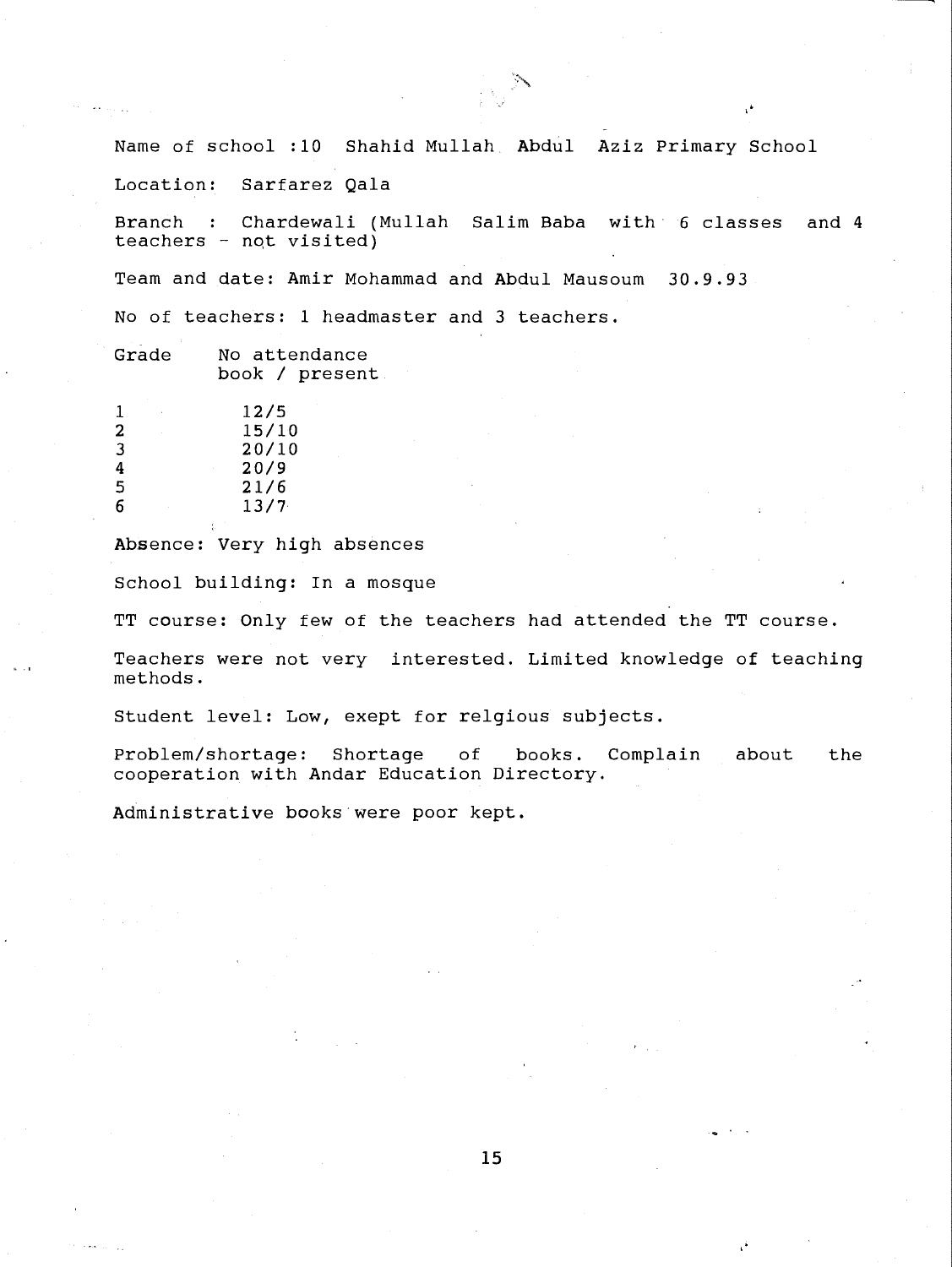Name of school: 11 Shahid Mullah Amir Khan Primary School

Location: Alam Khil village

Branch: Bilai Khil (Ghenan) not visited.

Team and date: Adeeb and Baard Fiksdal 2.10.93

No of teachers: 1 headmaster and 4 teachers of whom one was Mullah.

| Grade |        | No present |
|-------|--------|------------|
|       |        |            |
| 2     |        |            |
| 3     | г,     |            |
|       | я      |            |
| 5     |        |            |
|       | $\sim$ |            |

School building: Two classes were in a mosque and 4 classes in private house with four rooms.

TT course: Three of the teacher attended the TT course this year. The teachers said that the TT course had a good effect on teachers teaching methods.

Teachers level: Acceptable

Student level: Acceptable. The favorite subject for the students were Pashto and Dari language. (They read easily)

Problem /shortage: Headmaster said he lacked qualified teachers, then it was mentioned that he himself had said he had 3 qualified. He insisted still that they had problem with subject like chemistry, physics, math and english.

Need of a school building.

Pupils themselves requested some maps, charts belonging to Science and English.

Administration ability: Maulawi Madad was inspecting the school once or twice a year.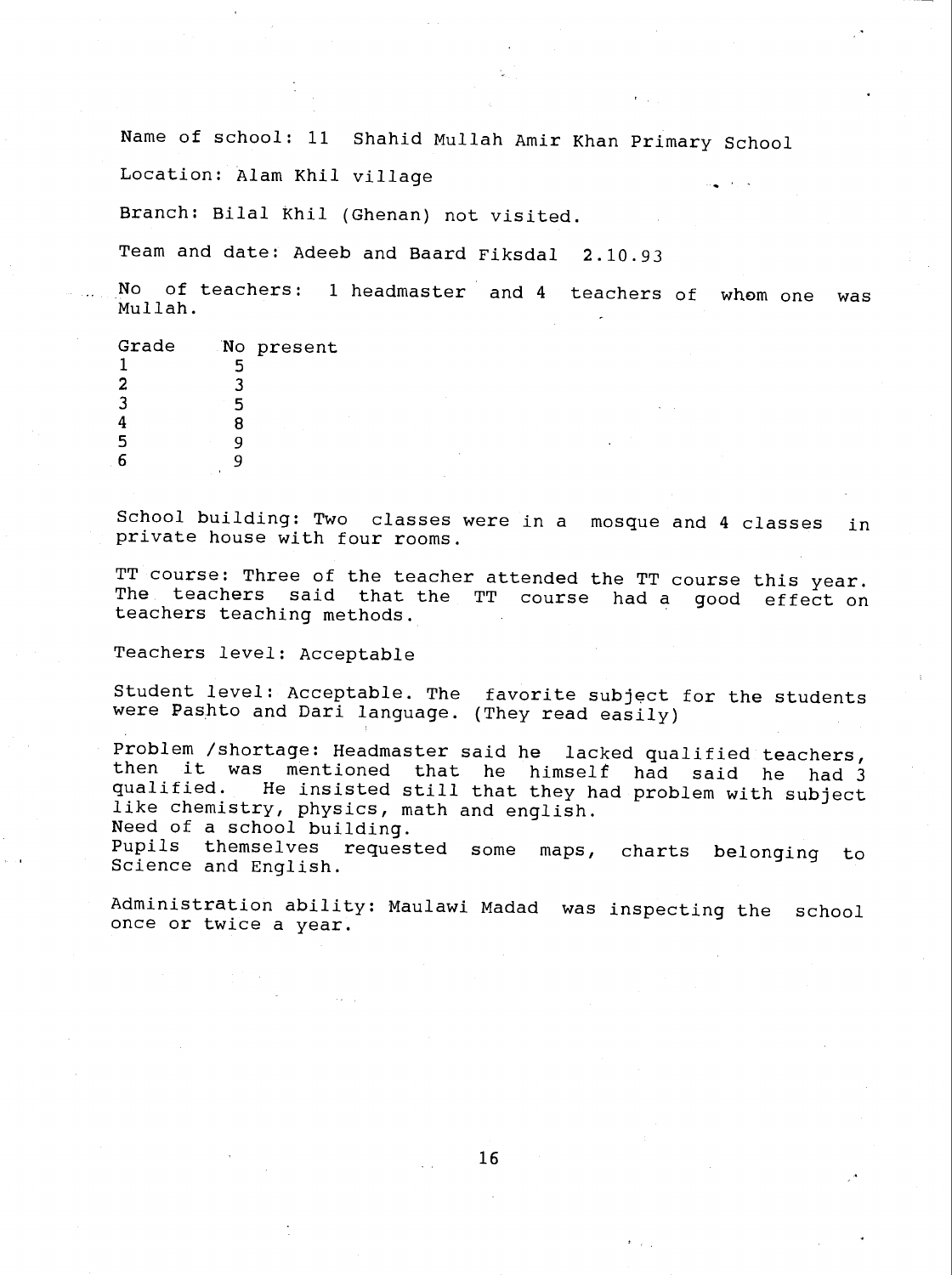Name of school : 13 Shahid Qari Sahib Primary School Location: Nani- village

Team and date: Terje, Abdali and Zabour 2.10.93 No of teachers: <sup>6</sup> (4 teachers and 2 mullahs)

No of student registered: 115

Grade No present December -92 (figures given)<br>15  $\begin{array}{cccc}\n 1 & 15 & 24 \\
2 & 12 & 24 \\
3 & 13 & 32\n \end{array}$ 4  $\frac{12}{12}$   $\frac{32}{12}$  $\begin{array}{cccc} 12 & 40 \\ 5 & 6 \\ 6 & 8 \end{array}$ 

In 1 grade 8 out of 13 enlisted, 7 were not on the list.<br>In 2 grade 8 out of 12 enlisted, 5 were not on the list.<br>School building in a mosque with two and two classes together. TT course: Three teachers had participated once or more. Teachers level: One weak/mullah and three good teachers.<br>Student level: Acceptable. 6 grade students inclu-Student level: Acceptable. 6 grade students were good in geography. 1 and 2 grade good in Quran quotation and writing.<br>Problem shortage: The pupils are Dari speakers, but they have<br>never received books in Dari. They had re never received books in Dari. They had requested several times. Attitude to girl education: No problem with girl school if there is female teacher and a separate building. Other elders would Administration ability: Books kept strictly, not possible to be enlisted during the school year. Never seen any inspector.

Other: Maps of Afghanistan, chart of the alphabet in Dari and<br>Egnlish on the walls.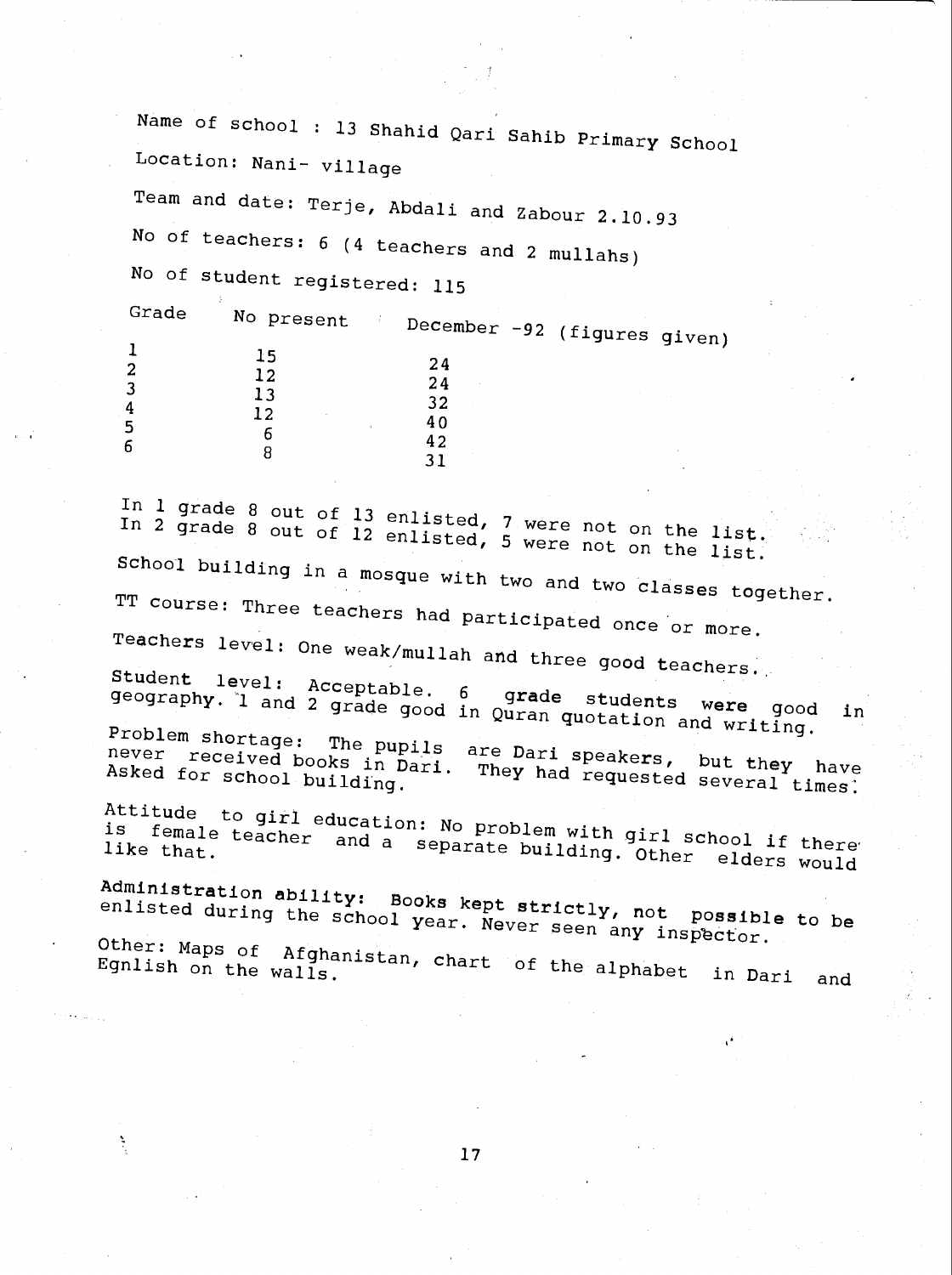Name of school: 15 Hazrat e Bilal Primary School Location: Narmai- village

Team and date: Amir Mohammad, Mausoum and Kjersti 2.10.93 No of teachers: 1 headmaster and 6 teachers (4 mullah)

Grade No attendance

book / present No present December -92

|   | 24/5     |    | 12               |
|---|----------|----|------------------|
| 2 | 10/6     |    | 17               |
| 3 | $10/7$ : |    | 16               |
| 4 | 12/12    | 13 | of the car<br>13 |
| 5 | 15/15    | 13 | ר ו              |
| 6 | 15/15    |    | 冖                |

School building in one room in a mosque.

TT course: Three teachers had participated.

Teachers level: Two teachers employed this year were qualified and active. They had good plans for the future of the school, and had discussed this with the elders in the villages.

Student level: Acceptable.

Attitude to girl education: Girls are learning the Holy Quran at home.

Administration ability: School documents and book were well kept.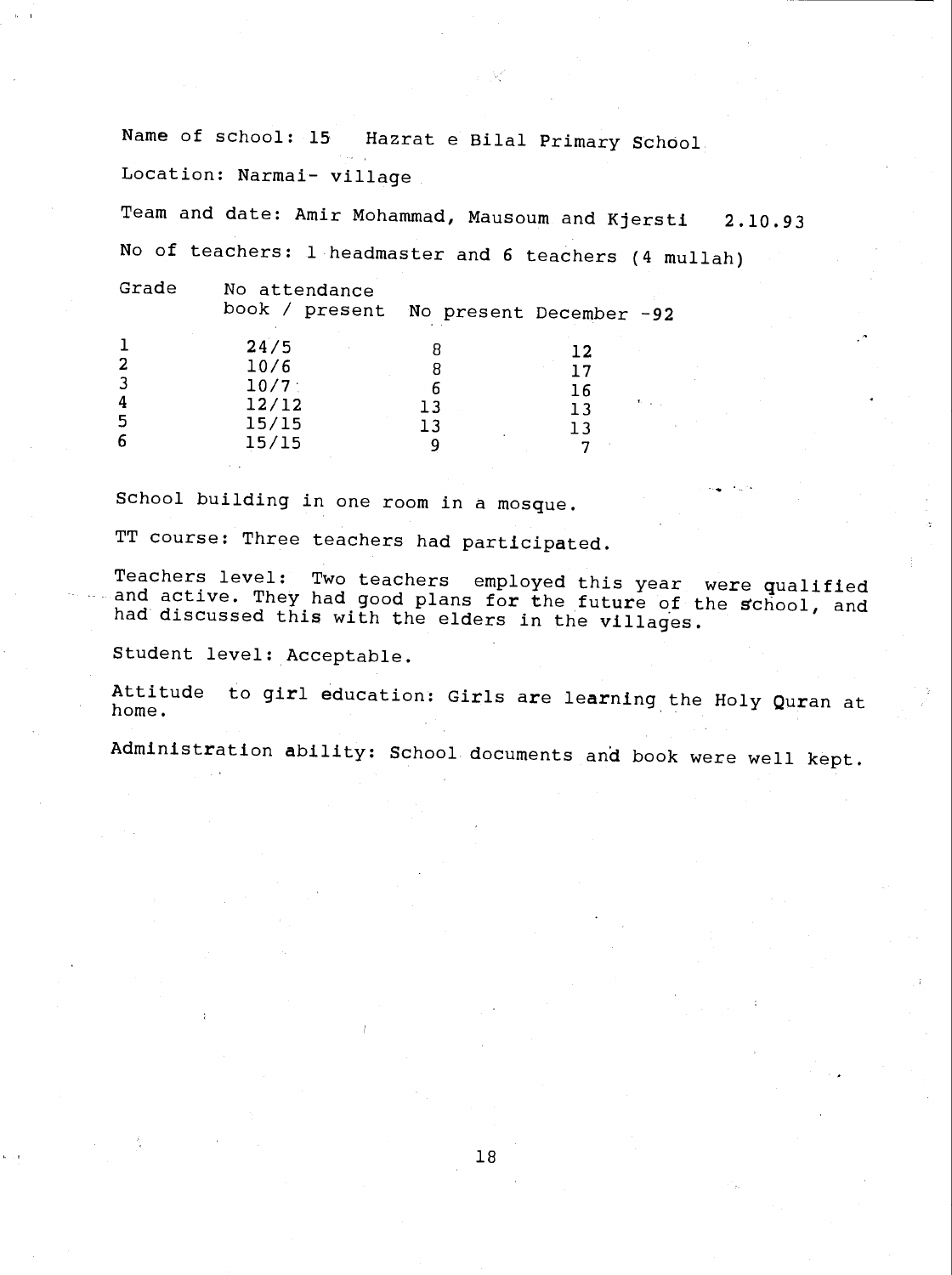Name of school: 16 Shahid Mullah Sarder Khan Primary School Location: Mangoor village Team and date: Abdali, Zaboor and Terje. 29.9.93 No of teachers: 6

| Grade | No registered No present |  |  |
|-------|--------------------------|--|--|
|       | 20                       |  |  |
|       | 20                       |  |  |
|       | 21                       |  |  |
|       | 20                       |  |  |
| 5     | $67(3 \text{ classes})$  |  |  |
|       | つつ                       |  |  |

Missing students: Using the register from 1 grade 1988 it was only found 4 pupils that were still on the list. It was difficult to get a picture of where they had gone, but many had dropped <sup>3</sup> years ago. Qari Baba told later that many from Mangoor had gone to Ghazni and Kabul. They had been refugees. The explanation of three classes and 8 students was because two

other classes were in other mosques. The "shia" did not want to be in the same school. (Three classes also registered last year).

School building: The school is run under threes in a mosque yard. According to the teachers there is a destroyed school building, just four walls are remaining.

TT course: 3 had participated.

Teachers level: 3 mullahs and 3 graduated from high school(10 - 12)

Students level were acceptable.

Problem/shortage: The people are Dari speaking, but only Pastho book had been given. The pupils were sitting directly on the ground. Plastic math were taken to Mirai High School for <sup>a</sup> seminar, and never given back.

Girl: After request from the Committee Qari Babas pressure managed to get some girls to school. But now the fathers say no.

On class list (first one) only one girl was registered. Later update in 1988 showed 12 girls. Present no girls enlisted in i to 3 grade. 8 girls (of 20 total in class) in 4 grade and 23 in 5 grade and none in 6 grade. No girls present. Headmaster said they had school in mosque from 2 to 5 p.m., as far as he knew. It was not possible to achieve clarity concerning disappearance of all girls from 6 grade.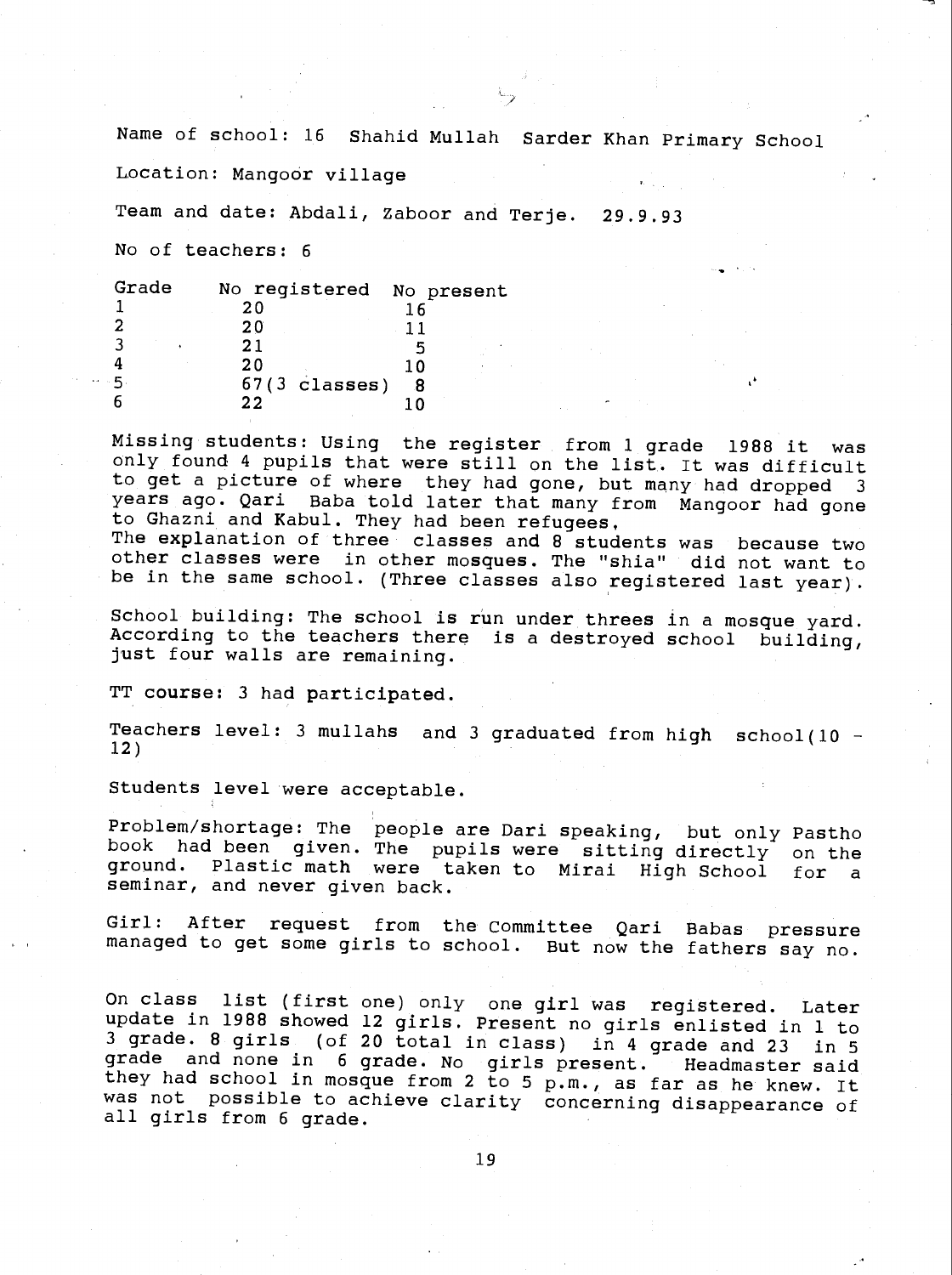Qari Baba said that many girls were among those who moved to Ghazni. Two girl schools in Ghazni town. Some will be there.

Administration ability: Two examination documents from the same year (chart made in NAC) and they have 173 pupils vs. 149 pupils.<br>All passed the examine.